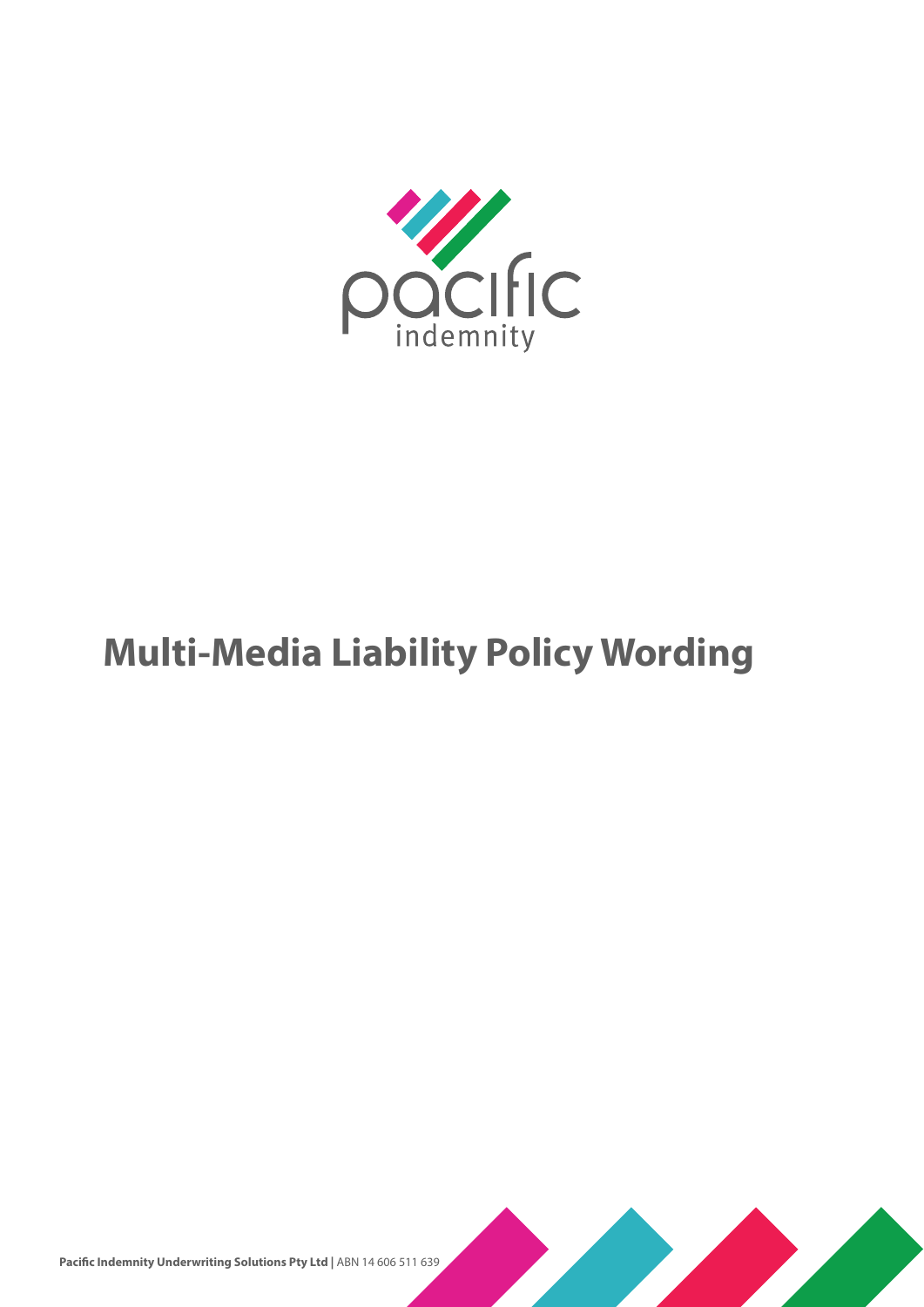

# **Contents**

| <b>General Information &amp; Important Notices</b>                                                                                                                                                                | 1 |
|-------------------------------------------------------------------------------------------------------------------------------------------------------------------------------------------------------------------|---|
| How We protect your privacy                                                                                                                                                                                       | 1 |
| <b>General Insurance Code of Practice</b>                                                                                                                                                                         | 1 |
| Our service commitment                                                                                                                                                                                            | 1 |
| Intermediary Remuneration                                                                                                                                                                                         | 1 |
| We, Us and Our                                                                                                                                                                                                    | 1 |
| About Pacific Indemnity                                                                                                                                                                                           | 1 |
| Multi-Media Liability wording                                                                                                                                                                                     | 2 |
| <b>Insuring Clauses</b>                                                                                                                                                                                           | 2 |
| Insuring Clause Clarification                                                                                                                                                                                     | 2 |
| Extensions                                                                                                                                                                                                        | 2 |
| Misleading & Deceptive Conduct Breaches Under the Australian<br>Securities & Investments Commission Act 2001 and the<br>Competition and Consumer Act 2010 and the Fair Trading Acts<br>(Australian & New Zealand) | 2 |
| <b>Withdrawal of Content</b>                                                                                                                                                                                      | 2 |
| <b>Confidential External Source</b>                                                                                                                                                                               | 2 |
| <b>Hold Harmless Agreements</b>                                                                                                                                                                                   | 3 |
| Costs of responding to third party claims for equitable relief                                                                                                                                                    | 3 |
| Enquiries - legal costs cover - including for regulatory, licensing,<br>disciplinary or coronial enquiries                                                                                                        | 3 |
| <b>Court Attendance Costs</b>                                                                                                                                                                                     | 3 |
| Vicarious Liability                                                                                                                                                                                               | 3 |
| <b>Privacy Remediation Expenses</b>                                                                                                                                                                               | 3 |
| <b>Continuous Cover</b>                                                                                                                                                                                           | 3 |
| Prior Corporate Entities and Former Subsidiaries - Run-off Cover4                                                                                                                                                 |   |
| Mergers & Newly Acquired Subsidiaries                                                                                                                                                                             | 4 |
| Run-off cover until policy expiry date following mergers,<br>acquisitions and winding up                                                                                                                          | 4 |
| Cover to Spouse, domestic partner, Estates, Administrators &<br><b>Executors and Legal Representatives</b>                                                                                                        | 4 |
| Non-Renewal Extended Notification Period                                                                                                                                                                          | 4 |
| Joint Venture                                                                                                                                                                                                     | 4 |
| What is not Covered                                                                                                                                                                                               | 5 |
| <b>Anti-Competitive Conduct</b>                                                                                                                                                                                   | 5 |
| Asbestos                                                                                                                                                                                                          | 5 |
| Claims which would not have arisen but for the existence<br>of asbestos.                                                                                                                                          | 5 |
| Assumed duty or obligation                                                                                                                                                                                        | 5 |
| <b>Bodily Injury/Property Damage</b>                                                                                                                                                                              | 5 |
| Claims or Facts Which May Give Rise To Any Claim or Loss or<br>Liability or Enquiry                                                                                                                               | 5 |
| Computer Virus / Unauthorised Access                                                                                                                                                                              | 5 |
| Employers Liability, Directors' & Officers' Liability, Occupier's<br>Liability, Motor, Marine, etc                                                                                                                | 5 |
| <b>Foreign Courts</b>                                                                                                                                                                                             | 5 |

| Foreign non-admitted cover                                                           | 6  |
|--------------------------------------------------------------------------------------|----|
| Goods & Workmanship                                                                  |    |
| Infrastructure Failure                                                               |    |
| Insolvency                                                                           |    |
| Intentional or Dishonest Damage or Loss                                              |    |
| Profit                                                                               |    |
| Punitive & Exemplary & Liquidated Damages                                            |    |
| <b>Related parties</b>                                                               |    |
| Refund of Multi-Media Charges and Trading Debts                                      |    |
| Over-redemption                                                                      |    |
| Radioactivity & Nuclear Hazards                                                      |    |
| War & Uprisings                                                                      |    |
| Terrorism                                                                            | 7  |
| Sanctions                                                                            | 7  |
| Limits & GST                                                                         | 7  |
| Aggregate Policy Limit                                                               | 7  |
| Aggregate Limit qualifications                                                       | 7  |
| Limit of Cover for Claim Investigation Costs                                         | 7  |
| <b>Sub Limits</b>                                                                    | 7  |
| <b>GST Input Tax Credits</b>                                                         | 7  |
| <b>Claim Conditions</b>                                                              | 7  |
| Investigation, defence and settlement of Claims                                      | 8  |
| Additional Special Provisions for Misappropriation of Money,<br>Dishonesty and Fraud | 9  |
| <b>General Provisions</b>                                                            | 10 |
| Premium Payment                                                                      | 10 |
| Loss Prevention                                                                      |    |
| Other Insurance Which May Cover The Risk                                             |    |
| Responsibilities and notification of change of material risk                         |    |
| The Proposal – Severability and Non-imputation                                       |    |
| Authority to accept notices & to give instructions                                   |    |
| De-registration                                                                      |    |
| Payment in Australian dollars in Australia                                           | 11 |
| Law of the Policy                                                                    | 11 |
| Territorial & Jurisdiction Limits                                                    | 11 |
| Schedule must be included                                                            | 11 |
| Cancelling the Policy                                                                | 11 |
| You can cancel the Policy                                                            | 11 |
| We can cancel the Policy                                                             | 12 |
| <b>Definitions</b>                                                                   | 12 |
| Civil Liability                                                                      | 12 |
| Claim (or Claims)                                                                    | 12 |
| <b>Claim Investigation Costs</b>                                                     | 12 |
| <b>Compensatory Civil Penalties</b>                                                  | 12 |
| Cover (and 'Covered')                                                                | 12 |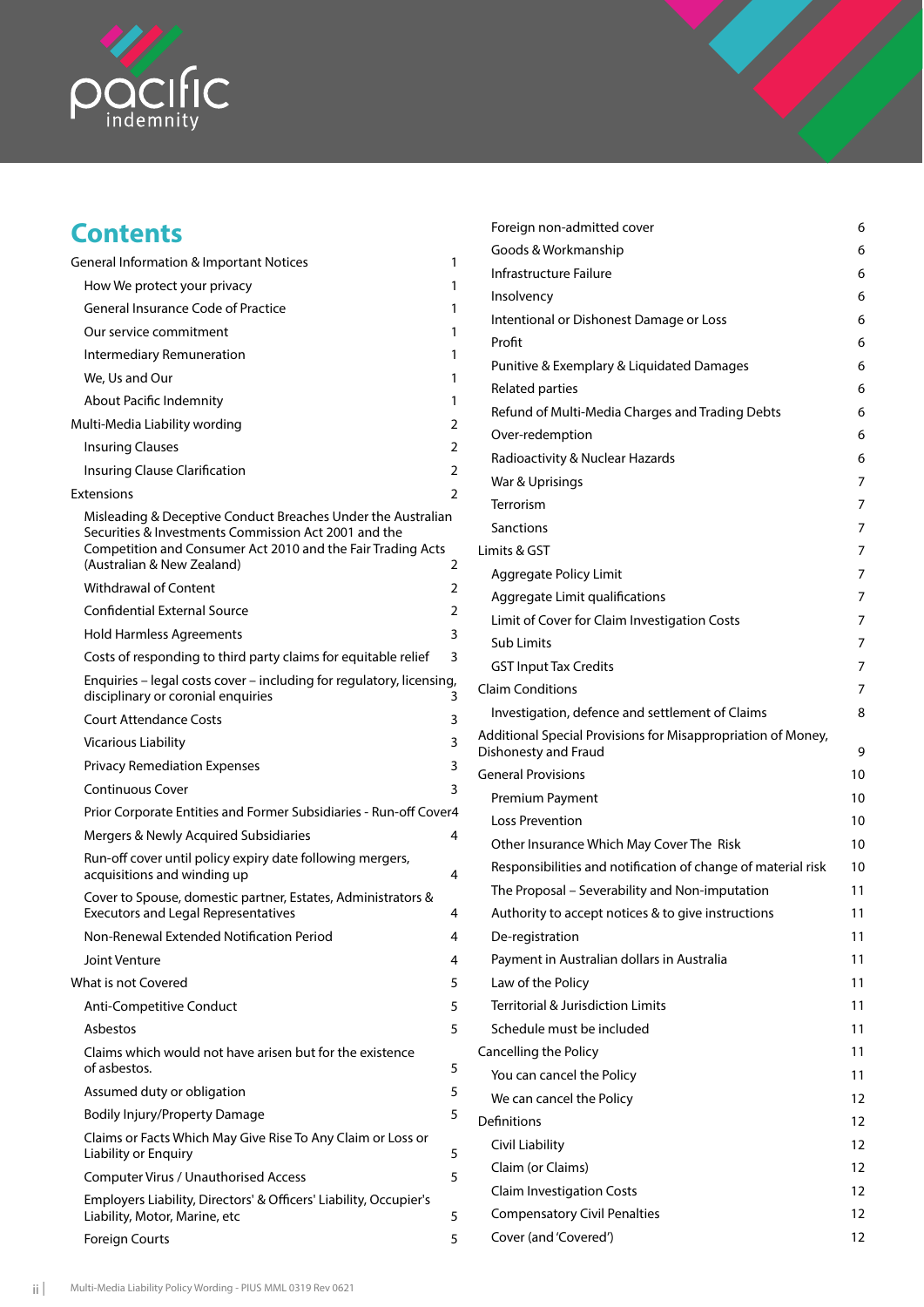

| <b>Covered Claim</b>                | 12 |
|-------------------------------------|----|
| Documents                           | 12 |
| Employee                            | 13 |
| <b>Enquiry (or Enquiries)</b>       | 13 |
| <b>Excess</b>                       | 13 |
| <b>Former Principal</b>             | 13 |
| Gambling activities                 | 13 |
| <b>Hold Harmless Agreement</b>      | 13 |
| <b>Insured Medium</b>               | 13 |
| Intellectual Property               | 13 |
| Joint Venture                       | 13 |
| Known Circumstance                  | 13 |
| <b>Multi-Media Services</b>         | 13 |
| Named Insured                       | 14 |
| Over-redemption                     | 14 |
| Period of Insurance                 | 14 |
| Policy                              | 14 |
| Policy Limit                        | 14 |
| Principal                           | 14 |
| <b>Privacy Remediation Expenses</b> | 14 |
| Proposal                            | 14 |
| <b>Publicity Campaign</b>           | 14 |
| <b>Run-Off Event</b>                | 14 |
| Schedule                            | 14 |
| Sub Limit(s)                        | 14 |
| Subsidiary                          | 14 |
| Terrorism                           | 14 |
| You / Your                          | 14 |
| <b>Your Business</b>                | 15 |
| We or Us or Our                     | 15 |
|                                     |    |

1 J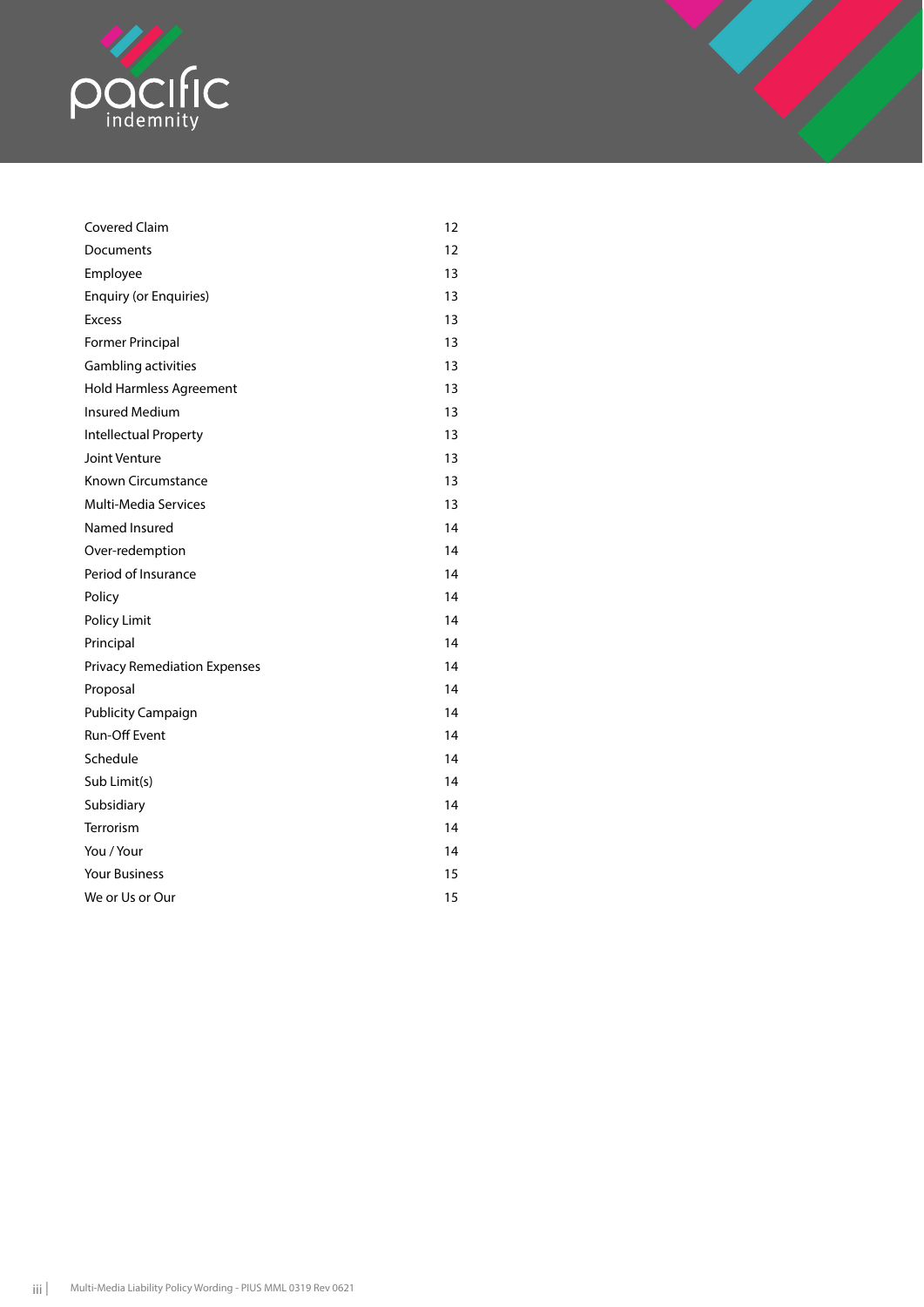<span id="page-3-0"></span>

# **General Information & Important Notices**

#### **How We protect your privacy**

We use information provided by Our customers to allow Us to offer Our products and services. This means We may need to collect Your personal information, and sometimes sensitive information about You as well (for example, Your claims history). We will collect this information directly from You where possible, but there may be occasions when We collect this information from someone else.

We will only use Your information for the purposes for which it was collected, other related purposes and as permitted or required by law. You may choose not to give Us Your information, but this may affect Our ability to provide You with insurance cover.

We may share this information with companies within Our group, government and law enforcement bodies if required by law and others who provide services to Us or on Our behalf, some of which may be located outside of Australia.

By applying for, using or renewing any of Our products or services, or providing Us with Your information, You agree to this information being collected, held, used and disclosed as set out in this policy.

You can access Our privacy policy at www.pacificindemnity.com.au/ privacy-policy.

You can access the Insurers privacy policies on their websites at either: CGU.com.au/privacy or zurich.com.au/important-information/privacy

#### **General Insurance Code of Practice**

We proudly support the General Insurance Code of Practice (Code). The purpose of the Code is to raise the standards of practice and service in the general insurance industry. The objectives of the Code are:

- to commit Us to high standards of service;
- to promote better, more-informed relations between us and you;
- to maintain and promote trust and confidence in the general insurance industry;
- to provide fair and effective mechanisms for resolving complaints You make about Us; and
- to promote continuous improvement of the general insurance industry through education and training.

The Code Governance Committee is an independent body that monitors and enforces insurers' compliance with the Code.

#### **Our service commitment**

We are proud of Our service standards and support the General Insurance Code of Practice. In an unlikely event that You are not satisfied with the way in which We have dealt with You, as part of Our commitment to customer service, We have an internal dispute resolution process in place to deal with any complaint You may have. Please contact Us if You have a complaint, including if You are not satisfied with any of the following:

- one of Our products;
- Our service;
- the service of Our authorised representatives;
- Our claims representatives; or
- Our decision on Your claim.

Our staff will help You in any way they can. If they are unable to satisfy Your concerns, they will refer the matter to their supervisor or manager. If the manager cannot resolve the matter, the manager will escalate the matter to Our Internal Dispute Resolution Department. Details of Our internal dispute resolution process are available from Our office.

#### **Intermediary Remuneration**

Pacific Indemnity Underwriting Solutions Pty Ltd pays remuneration to insurance intermediaries when We issue, renew or vary a policy the intermediary has arranged or referred to Us. The type and amount of remuneration varies and may include commission and other payments. If You require more information about remuneration We may pay Your intermediary You should ask Your intermediary.

#### **We**, **Us and Our**

For the purposes of this policy, 'We', 'Us', and 'Our' means Pacific Indemnity Underwriting Solutions Pty Ltd ABN 14 606 511 639 - on behalf of the Insurers.

The Insurers of this product are set out in the definition of "We or Us or Our" in this policy.

To the extent that any policy is jointly issued on a co-insurance basis then each Insurer provides cover under the same terms and conditions but with a limited share of liability as per the percentage stated in the definition of "We or Us or Our" in this policy.

#### **About Pacific Indemnity**

Pacific Indemnity Underwriting Solutions Pty Ltd, ABN 14 606 511 639, specialises in Professional Risk insurance (including Professional Indemnity Insurance, Malpractice Insurance, Information & Communication Technology Insurance, Management Liability Insurance and similar products). Pacific Indemnity's Australian Financial Service Licence number is 480863.

Pacific Indemnity issues and administers the policy (including handling and settlings claims). In arranging and effecting this insurance policy, Pacific Indemnity is acting as an agent of the Insurers and not as your agent.

#### **Wholesale only**

Pacific Indemnity Underwriting Solutions Pty Ltd is only licensed to offer or provide General Insurance products or services which do not include any of the following types of General Insurance (which are defined by the Corporations Act as "retail"): Motor Vehicle, Home Building, Home Contents, Sickness and Accident, Consumer Credit, Travel, Personal or Domestic Property, Medical Indemnity or any other kind of General Insurance which has been prescribed by the Corporations Regulations.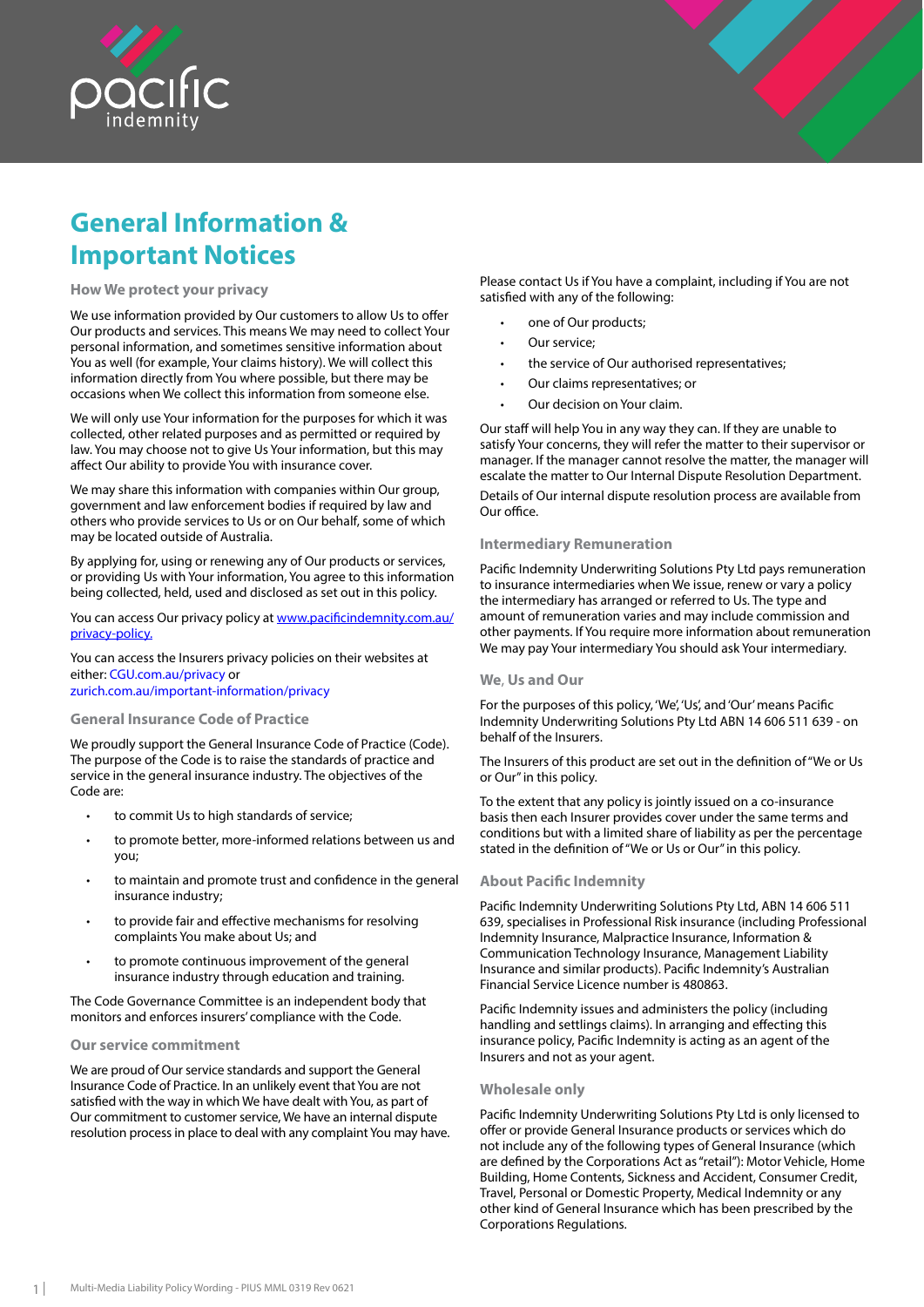<span id="page-4-0"></span>



# **Multi-Media Liability wording**

## **Insuring Clauses**

**We** will pay to or on **Your** behalf all awards of damages and awards of claimants costs against **You** resulting from any **Claim** for **Civil Liability** arising from the provision of **Multi-Media Services**  by or on behalf of the **Named Insured**.

**We** do this only for **Claims** which:

- a) are made against **You** during the **Period of Insurance**; and
- b) **We** are told about in writing as soon as reasonably possible during the **Period of Insurance**; and
- c) arise out of an act error or omission after the Retroactive Date, if any, specified in the **Schedule**.

**We** will also pay on **Your** behalf (and as needed, advance) the **Claim Investigation Costs** for **Covered Claims**. **We** are not however obliged to defend, or to continue to defend, any **Claim**  or pay, or continue to pay, **Claim Investigation Costs**, once the **Policy Limit** (or the **Sub Limit**, as the case may be) has been exhausted.

All **Cover** provided under this **Policy** is subject to the Insuring Clauses and all the **Policy** terms, conditions, exclusions and limits contained in or endorsed on this **Policy** and the payment of the Gross Premium stated in the **Schedule**.

## **Insuring Clause Clarification**

For clarity, and subject to the terms, conditions, exclusions and limits of the **Policy**, **Civil Liability** arising from the provision of **Multi-Media Services** which is **Covered** by this **Policy** includes (but is not limited to) liability for:

- Breach of professional duty;
- Breach of confidentiality;
- Breach of privacy;
- Trespass, wrongful entry or eviction, eavesdropping or other invasion of the right of private occupancy or infringement of or interference with rights of publicity;
- False or wrongful arrest, detention, or imprisonment;
- Defamation;
- Loss of or damage to **Documents** (to the full **Policy Limit**);
- The dishonest, fraudulent, criminal or malicious acts or omissions of persons for whom **You** are responsible - vicarious liability (subject to the Additional Special Conditions for Misappropriation of Money, Dishonesty and Fraud);
- Infringement of **Intellectual Property** rights;
- Vicarious Liability (as otherwise covered by this **Policy**) arising from the acts, errors or omissions of employees and contractors for whom **You** are responsible;
- Unintentional breaches of warranty of authority.

# **Extensions**

Each of the following extensions automatically applies unless otherwise stated in the endorsements or the **Schedule**. Each of the extensions is subject to the Insuring Clause and all other terms, exclusions, conditions, and the **Policy Limit**, of this **Policy** unless otherwise expressly stated.

**Misleading & Deceptive Conduct Breaches Under the Australian Securities & Investments Commission Act 2001 and the Competition and Consumer Act 2010 and the Fair Trading Acts (Australian & New Zealand)**

**We** will **Cover You** for **Your Civil Liability** for **Claims** for Misleading & Deceptive Conduct Breaches of the Australian Securities & Investments Commission Act 2001, the Competition and Consumer Act 2010 and the Fair Trading Acts (Australian & New Zealand) arising from the provision by **You** of **Multi-Media Services Covered** by this **Policy**.

## **Withdrawal of Content**

- a) Where **You** are required by a third party to withdraw, recall, reproduce, reprint, correct, or apologise for content in the **Insured Medium** which would in **Our** view result in a **Claim Covered** by the **Policy** being made if the offending content was not withdrawn or an apology was not provided, **We** will, as part of **Cover** for **Claim Investigation Costs**, reimburse the reasonable and necessary costs and expenses incurred by **You** with **Our** prior written consent (such consent shall not be unreasonably delayed or withheld) in taking reasonable and necessary steps to do so.
- b) The **Sub Limit** for the payment of such costs and expenses under the **Policy** is \$50,000 in the aggregate for all such costs and expenses.
- c) Notwithstanding anything to the contrary in the **Schedule**, the **Excess** which applies to this extension is \$1,000.

## **Confidential External Source**

- a) **We** will, to the extent permitted by law, provide **Cover** to **You** for **Claim Investigation Costs** to defend **You** against proceedings brought against **You** as a result of **You** having lawfully refused or failed to divulge a confidential external source (who is not any one of **You**) with respect to content contained in the **Insured Medium**.
- b) **We** will only pay such costs if either:
	- (i) **We** incur them; or
	- (ii) **You** reasonably and necessarily incur them after first obtaining **Our** prior written consent to do so (such consent shall not be unreasonably delayed or withheld).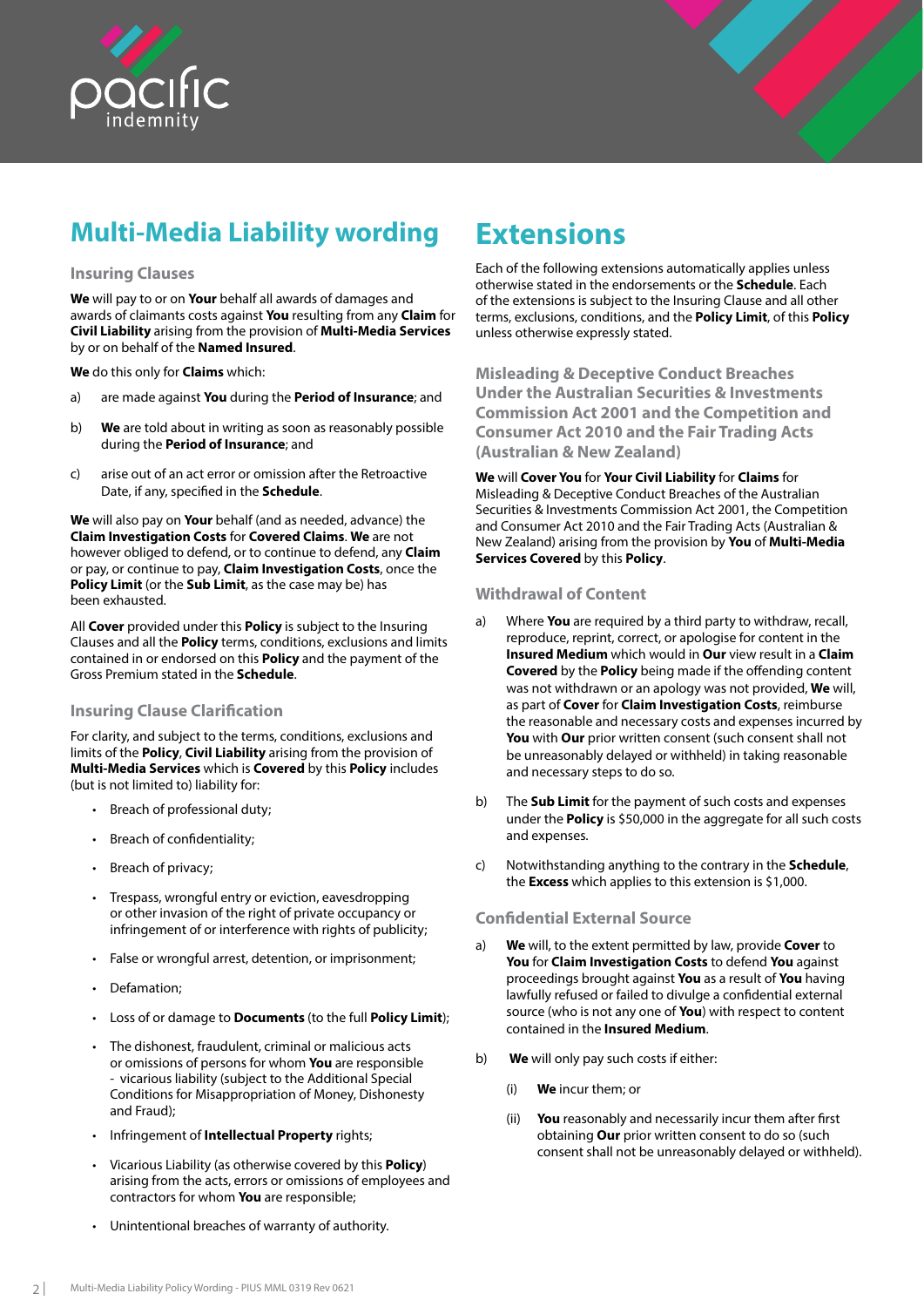<span id="page-5-0"></span>



## **Hold Harmless Agreements**

Notwithstanding the 'Assumed Duty or Obligation' exclusion in this **Policy**, where, in the course of the provision of the **Multimedia Services You** contract with another party for that other party to carry out all or part of the **Multimedia Services** and such contract includes a **Hold Harmless agreement**, then **Cover** under this **Policy** will not be reduced solely by reason of **You** having agreed to such **Hold Harmless Agreement**.

## **Costs of responding to third party claims for equitable relief**

In so far as an action for equitable relief is brought against **You** while this **Policy** is in force (arising from the provision of **Multi-Media Services** by or on behalf of the **Named Insured**), and **We** are told about this in writing as soon as reasonably possible while this **Policy** is in force, then **We** will also pay on **Your** behalf (and as required, advance) the **Claim Investigation Costs** of any such action.

## **Enquiries – legal costs cover – including for regulatory**, **licensing**, **disciplinary or coronial enquiries**

For those **Enquiries** of which **You** first become aware (and of which **We** are told about in writing as soon as reasonably possible) while this **Policy** is in force, **We Cover You** and **Your Employees** for an amount up to \$250,000 in the aggregate in respect of **Claim Investigation Costs** for **Your** representation at any such **Enquiry**. This **Cover** does not extend to paying **Your** regular or overtime wages, salaries or fees, or those of **Your Employees**.

The **Excess** applicable to the **Cover** provided under this extension is the **Excess** stated in the **Schedule**.

## **Court Attendance Costs**

For any person described in a) and b) below who is required to physically attend at Court for the purposes of giving evidence as a witness in connection with a **Covered Claim**, then it is agreed that **Claim Investigation Costs** will include the following payments, per day on which attendance in court is required:

- a) Payable to any **Principal** or **Former Principal** \$500
- b) Payable to any **Employee** \$250

No **Excess** shall apply to this extension of the **Policy**.

## **Vicarious Liability**

The performance of **Multi-Media Services** by **You** includes, for the purpose of this **Policy**, acts, errors or omissions of **Your** agents and consultants while undertaking work for **You** and on **Your** behalf in the provision of the **Multi-Media Services** pursuant to a written contract with **You** and for which work **You** are liable. Such agents and consultants, however, are not **Covered** by this **Policy**.

## **Public Relations Cover**

**We** will pay the reasonable and necessary fees, costs and expenses of a public relations consultant retained by **You** with **Our** prior written consent (which shall not be unreasonably delayed or withheld) to design and implement a **Publicity Campaign** approved by **Us**, which is designed solely to prevent or mitigate damage to **Your** reputation in consequence of a **Covered Claim** arising from the provision of **Multi-Media Services**.

**Our** total liability for the payment of such fees, costs and expenses of a public relations consultant under the **Policy** shall not exceed a **Sub Limit** of \$50,000 any one **Claim** and \$100,000 in the aggregate for all **Claims**, which is included within and not in addition to the **Policy Limit**.

The **Excess** applicable to the **Cover** provided under this extension is the **Excess** stated in the **Schedule** for each and every **Publicity Campaign**.

## **Privacy Remediation Expenses**

**We** will pay, on **Your** behalf, **Privacy Remediation Expenses** in respect of a privacy breach event which is notified to **Us** during the **Period of Insurance**, subject to a **Sub Limit** of \$100,000 any one privacy breach event and in the aggregate for all such privacy breach events.

## **Continuous Cover**

**We Cover You** for any **Claim**, otherwise **Covered** by this **Policy**, arising from a **Known Circumstance** (notwithstanding the exclusion for **Claims** arising from **Known Circumstances** within this **Policy**) if:

- a) there has been no fraudulent non-disclosure or fraudulent misrepresentation in respect of such **Known Circumstance**; and
- b) **We** were **Your** professional liability insurer when **You** first knew of such **Known Circumstance**; and
- c) **We** continued without interruption to be **Your** professional liability insurer up until this **Policy** came into effect; and
- d) had **We** been notified by **You** of the **Known Circumstance**  when **You** first knew of it, **You** would have been entitled to **Cover** under the policy in force at that time but are not now entitled to be **Covered** by that policy, and **You** would (but for the Claims or Facts Which May Give Rise To Any Claim or Loss or Liability or Enquiry exclusion of this **Policy**) otherwise be **Covered** under this **Policy**; and
- e) neither the **Claim** nor **Known Circumstance** have previously been notified to **Us** or to any other insurer.

If **You** were entitled to have given notice under any other policy of insurance but did not (for whatever reason) and have therefore lost an entitlement to indemnity, then this Continuous Cover extension does not apply to provide indemnity under this **Policy**  to the extent that indemnity would have otherwise been available to **You** had you provided the notice required under that other policy of insurance.

**We** may reduce the amount **We** pay out under this extension by the amount of any prejudice **We** may suffer in consequence of any delayed notification to **Us**.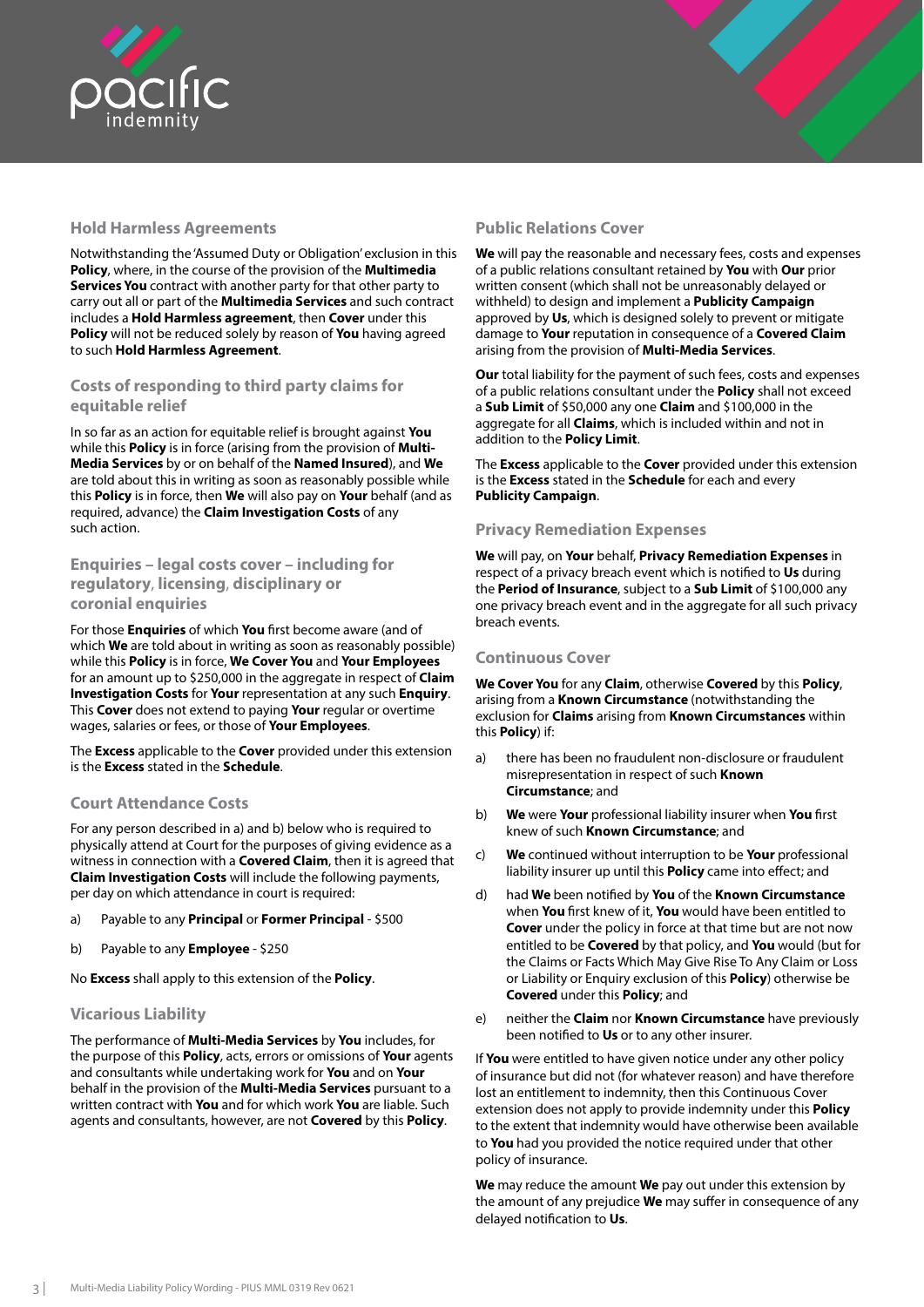<span id="page-6-0"></span>



The **Policy Limit** of the **Cover We** provide under this extension is the lesser available under the terms of the policy in force at the earlier time referred to in paragraph d) above, or under this **Policy**. The terms of this **Policy** otherwise apply.

## **Prior Corporate Entities and Former Subsidiaries - Run-off Cover**

This **Policy** extends to **Cover** (as if they were **You**):

- a) corporate entities through which the **Named Insured** previously traded in the course of the provision of **Multi-Media Services**, provided that those corporate entities are still owned by the **Named Insured**; and
- b) any of **Your** former **Subsidiary** companies or other former incorporated entities,

provided that such **Cover** shall only apply in respect of:

- (i) **Claims** arising from the provision of **Multi-Media Services**; and
- (ii) acts, errors or omissions which occurred after the Retroactive Date specified in the **Schedule** and prior to the date on which such **Subsidiary** ceased to be **Your Subsidiary**, or ceased to trade.

This extension of **Cover**, however, is subject to receipt by **Us**, at the time of any such **Claim**, of an express written request from the **Named Insured** under the **Policy** to so extend the **Policy Cover**.

## **Mergers & Newly Acquired Subsidiaries**

This **Policy** extends to **Cover** entities which are merged with or acquired by **You** while this **Policy** is in force (and which provide substantially similar **Multi-Media Services** as **You**) in respect of **Claims** arising from the provision of **Multi-Media Services**. This **Cover** is only an interim **Cover** for a maximum of thirty days from the date of such merger or acquisition (or until the **Policy** expires if that is sooner). **We** may agree to extend this period (subject to additional premium) after receipt of a satisfactory underwriting submission in respect of the merged or acquired entity. The Retroactive Date for such **Cover** is deemed to be the date of the merger with or acquisition by **You** unless **We** otherwise agree in writing.

## **Run-off cover until policy expiry date following mergers**, **acquisitions and winding up**

In the event that a **Run-Off Event** occurs to **You** during the **Period of Insurance** specified in the **Schedule**, then the **Cover** provided by this **Policy** shall continue until the expiry date of this **Policy** but only in respect of any **Claim** otherwise **Covered** by this **Policy** arising from any act, error or omission prior to the date of the **Run-Off Event**.

## **Cover to Spouse**, **domestic partner**, **Estates**, **Administrators & Executors and Legal Representatives**

If **You**, or anyone entitled to **Cover** under this **Policy**, dies or becomes legally incompetent or insolvent, **We Cover Your**  spouse, domestic partner, estate, legal representative or assigns, or the party entitled to **Cover**, to the same extent as **Cover** would otherwise have been available to **You**, but only in respect of their liability for **Your** acts errors or omissions, and not in respect of any act, error, omission or other conduct of the spouse, domestic partner, estate, administrator, executor, legal representatives or assigns as the case may be.

## **Non-Renewal Extended Notification Period**

- a) In the event that this **Policy** is not renewed or is cancelled for any reason, other than for fraud or non-payment of premium, then **You** have until such time that **You** effect another insurance policy which **Covers** substantially the same risk as this **Policy**, either with **Us** or any other insurer(s), or a period of thirty (30) days commencing on the day immediately following expiry/cancellation of this **Policy**, whichever is sooner, to notify **Us** of any **Claims** made against **You** while this **Policy** is in force.
- b) **Cover** under this extension:
	- (i) does not reinstate or increase the **Policy Limit** or extend the **Period of Insurance**;
	- (ii) will only apply to acts, errors or omissions committed or alleged to have been committed by **You** before the end of the **Period of Insurance** or the cancellation date of this **Policy** where this **Policy** has been cancelled; and
	- is limited to **Claims** and **Enquiries** arising from an act, error or omission which occurred on or after the Retroactive Date specified in the **Schedule**.

## **Joint Venture**

- a) If the name of a **Joint Venture** is specified in the **Schedule**, then **We Cover You** for **Your** individual and joint liability in respect of that **Joint Venture** as otherwise **Covered** by this **Policy**.
- b) If the name of the **Joint Venture** is not specified in the **Schedule** then **We Cover You** only for **Your** acts, errors or omissions arising from the provision of **Multi-Media Services** as otherwise **Covered** by this **Policy**.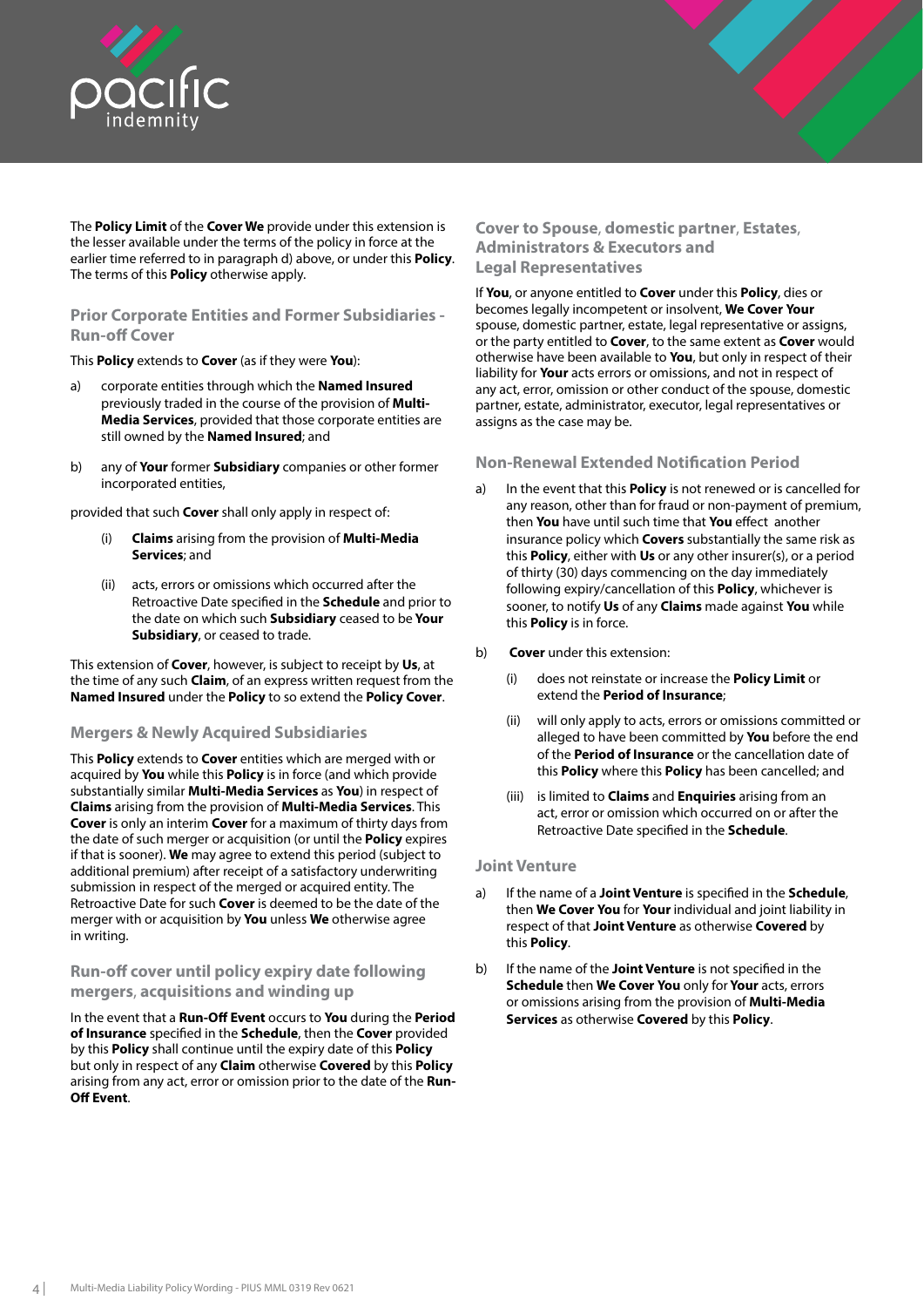<span id="page-7-0"></span>

# **What is not Covered**

**We** do not **Cover You** for or in respect of:

## **Anti-Competitive Conduct**

**Claims** arising out of, based upon or attributable to any actual or alleged restrictive trade practices, restraint of trade or unfair competition.

## **Asbestos**

**Claims** which would not have arisen but for the existence of asbestos.

## **Assumed duty or obligation**

#### **Claims** which:

- a) allege a liability under a contractual warranty, guarantee or undertaking (unless the liability would have existed regardless of the contractual warranty, guarantee or undertaking); or
- b) arise from circumstances where a right of contribution or indemnity has been given up by **You**; or
- c) arise from circumstances where someone has done work or provided services under an arrangement or agreement with **You** which limits any potential right for **You** to receive contribution or indemnity from that person; or
- d) arise from any legal liability which **You** agree to accept in connection with the provision of the **Multi-Media Services** which is more onerous than that which **You** would otherwise have at common law or pursuant to statute; or
- e) arise from any business not conducted for or on behalf of the **Named Insured**.

## **Bodily Injury/Property Damage**

**Claims** arising out of, based upon or attributable to bodily injury or property damage unless in respect of emotional distress arising from a **Covered Claim** arising from **Multi-Media Services**.

## **Claims or Facts Which May Give Rise To Any Claim or Loss or Liability or Enquiry**

**Claims**, or facts which may give rise to any **Claim** or loss or liability or **Enquiry**:

- a) known to **You** at the inception date of this **Policy**; or
- b) arising from a **Known Circumstance**; or
- c) directly or indirectly based upon, attributable to, or in consequence of any **Known Circumstance** or known **Claims**, losses, liabilities or **Enquiries**; or
- d) disclosed in the **Proposal** or arising from or associated with facts or circumstances disclosed in the **Proposal**; or

e) if the **Policy** is endorsed or amended mid term, for any **Claim** or **Covered Claim** or any associated costs that arose from a **Known Circumstance** (as at the effective date of the amendment or endorsement) to the extent that the **Claim** or **Covered Claim** or any associated costs would not have been **Covered** by the **Policy** before such amendment or endorsement.

## **Computer Virus / Unauthorised Access**

**Claims** arising out of, based upon or attributable to any computer virus, malicious code or failure to prevent unauthorised access to or use of an electronic system or program.

**Employers Liability**, **Directors' & Officers' Liability**, **Occupier's Liability**, **Motor**, **Marine**, **etc**

## **Claims**:

- a) directly or indirectly based upon, attributable to or in consequence of **Your** liability as an employer; or
- b) for bodily injury (including mental anguish or emotional distress), sickness, disease or death of any **Employee**, apprentice, contractor, volunteer or any worker who is under Your direction, control and/or supervision or for whose workplace safety **You** are responsible; or
- c) arising out of or in respect of actual or alleged unlawful discrimination (or other unlawful act, error or omission) by any of **You** against any **Employee** or employment applicant; or
- d) arising out of or in respect of actual or alleged acts errors or omissions of any of **You** who is a director or officer of any incorporated body while acting in that capacity; or
- e) arising from occupation (or alleged occupation) of land or buildings by any of **You**; or
- f) arising from or in respect of **Your** liability as an owner or operator of any aircraft, marine craft or motor vehicles of any kind.

## **Foreign Courts**

## **Claims**:

- a) first brought in or determined pursuant to the laws of, the United States of America or the Dominion of Canada, or their territories or protectorates; or
- b) arising out of the enforcement of judgments, orders or awards obtained in or determined pursuant to the laws of the United States of America or the Dominion of Canada, or their territories or protectorates; or
- c) where the proper law of the United States of America or the Dominion of Canada, or their territories or protectorates is applied to any of the issues in any **Claim** or **Covered Claim**, **Covered** by this **Policy**.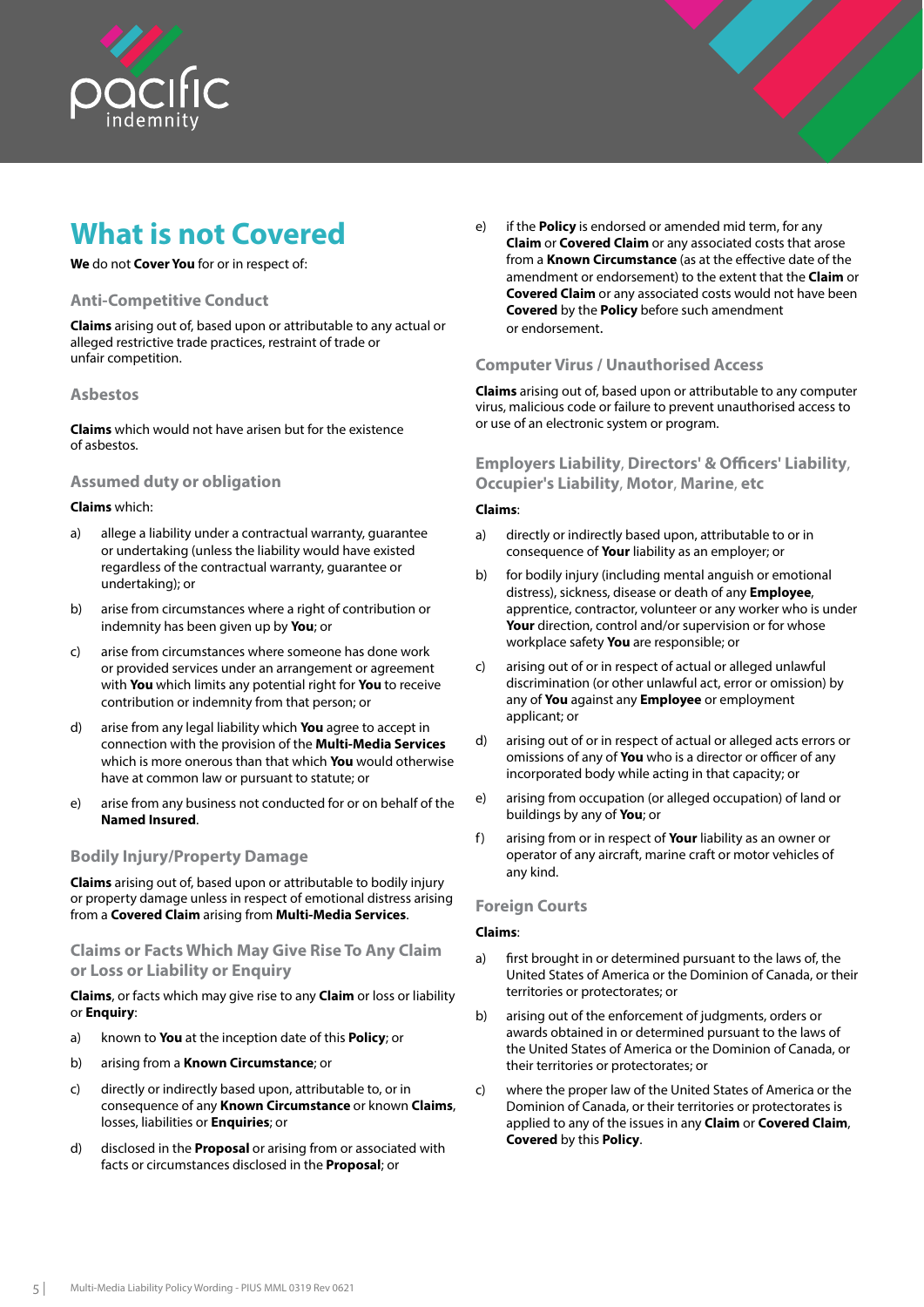<span id="page-8-0"></span>

## **Foreign non-admitted cover**

**Claims** under the law of any country, state or territory (outside the Commonwealth of Australia) that requires **Cover** for such **Claims** to be insured or secured with an insurer or organisation licensed in that country, state or territory to grant such insurance or security.

## **Goods & Workmanship**

**Claims** directly or indirectly arising from:

- a) the manufacture, maintenance, installation, assembly, processing, sale, supply or distribution of goods or products by or on **Your** behalf; or
- b) workmanship in manufacture, fabrication, construction, erection, installation, assembly, alteration, servicing, maintenance, remediation, repair, demolition or disassembly (including any materials, parts or equipment furnished in connection therewith) by **You** or on **Your** behalf; or from supervision of such workmanship by any of **You**.

## **Infrastructure Failure**

**Claims** arising out of, based upon or attributable to any:

- a) mechanical failure;
- b) electrical failure, including any electrical power interruption, surge, brown out or black out; or
- c) telecommunications or satellite systems failure.

## **Insolvency**

Liability or loss directly or indirectly arising out of **Your** insolvency, bankruptcy or liquidation.

## **Intentional or Dishonest Damage or Loss**

**Claims**, Intentional or dishonest damage or loss:

- a) arising from **Your** acts, errors, omissions or conduct by a party otherwise entitled to **Cover** under this **Policy**, with the intention (or with reckless disregard for the consequences) of either:
	- (i) causing loss, damage or injury (including mental or emotional damage); or
	- (ii) depriving a third party (or another of **You**) of a tangible or intangible asset or thing to which they are entitled.
- b) arising from any wilful breach of any statute, contract or duty by **You**.
- c) arising from **Your** fraudulent or dishonest or criminal or malicious acts or omissions or conduct.

This exclusion does not restrict **Cover** otherwise provided under the **Policy** for **Your** vicarious liability for the dishonest, fraudulent, criminal or malicious acts or omissions of persons for whom **You** are legally responsible.

## **Profit**

Any forgone or un-realised profit. In particular, there is no **Cover** under this **Policy** for any component of profit which would have been derived or derivable by **You** from the sale or supply of any goods, services or rights by **You** or on **Your** behalf.

## **Punitive & Exemplary & Liquidated Damages**

**Claims** for punitive, aggravated or exemplary or liquidated damages or for fines or penalties. Further, this **Policy** does not provide **Cover** for any investigation or defence costs associated with such **Claims** or **Covered Claims**.

#### **Related parties**

**Claims** against any of **You** brought by or on behalf of:

- a) any other of **You**; or
- b) any company in respect of which **You** or any person or party specified in a) above holds (beneficially or otherwise) more than 10% of the voting shares or rights and/or an executive role; or
- c) any trust in respect of which **You** or any person or party specified in a) above is a trustee and/or beneficiary and/or has a direct or indirect financial interest; or
- d) any other person, firm or incorporated body having control of over 10% or more of the voting shares or rights or an executive role in the operation of the **Named Insured**.

## **Refund of Multi-Media Charges and Trading Debts**

#### **Claims**:

- a) for (or calculated by reference to) the refund of **Your Multi-Media Services** fees or charges (including by way of damages, offset or otherwise); or
- b) for the costs and expenses incurred by **You** or on **Your** behalf in complying with any contractual obligations or making good any faulty product; or
- c) directly or indirectly arising from the provision of cost guarantees, estimates of probable costs, estimates of probable financial savings or contract price or cost estimates being exceeded; or
- d) related to a liability to pay trading debts, or the repayment of any loan.

## **Over-redemption**

**Claims** arising out of, based upon or attributable to Over-redemption.

## **Radioactivity & Nuclear Hazards**

#### **Claims** arising from:

- a) ionising radiations or contamination by radioactivity from any nuclear material; or
- b) the hazardous properties of any nuclear explosive, assembly or component.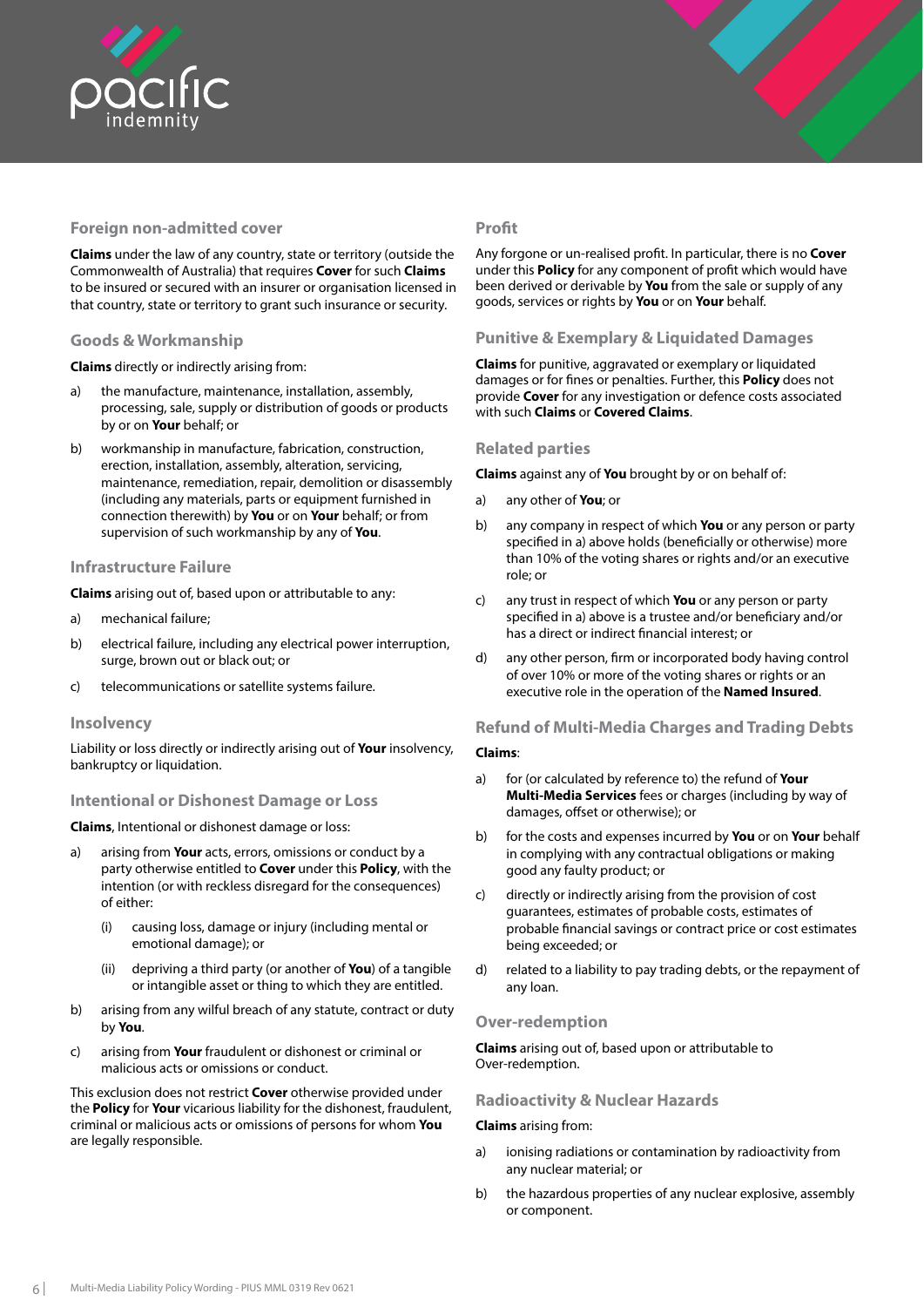<span id="page-9-0"></span>

## **War & Uprisings**

**Claims** arising directly or indirectly from:

- a) war, invasion, acts of foreign enemies, civil or military uprisings, hostilities (even if war is not declared), or government power being taken unlawfully; or
- b) property being taken, damaged or destroyed by a government or public or local authority.

## **Terrorism**

**Claims** directly or indirectly caused by, contributed to by, resulting from or arising out of or in connection with:

- a) any act of **Terrorism** regardless of any other cause or event contributing concurrently or in any other sequence to the loss, damage, illness, injury, death, cost or expense; or
- b) any action in controlling, preventing, suppressing, retaliating against, or responding to any act of **Terrorism**.

#### **Sanctions**

**Claims** in respect of which and to the extent to which trade or economic sanctions or other laws or regulations prohibit **Us** from providing **Cover**.

## **Limits & GST**

**Cover** under this **Policy** shall not exceed the **Policy Limit** for any one **Claim** or series of **Claims** (including **Covered Claims**) arising from the same or interrelated acts, errors or omissions. For the purposes of this **Policy**, all such **Claims** shall be deemed to have been made against **You** in the earliest **Period of Insurance** in which such a **Claim** is first made against **You** (or during which **You** first become aware of facts that might give rise to a **Claim**).

Where the same **Claim** is made against more than one of **You** then the limit is not increased by reason of the number of persons against whom the **Claim** is made.

## **Aggregate Policy Limit**

Subject to the above and the following qualifications, **We** will provide **Cover** to a maximum of twice the **Policy Limit** for all **Claims Covered** by this **Policy**.

## **Aggregate Limit qualifications**

To the extent permitted by law, if there is other insurance cover available to **You**, then subject to Section 45 of the Insurance Contracts Act, **Cover** in excess of one **Policy Limit** (up to a maximum of twice the **Policy Limit**) is only available for so much of the liability (otherwise **Covered** by this **Policy**) which is not **Covered** by such insurance.

## **Limit of Cover for Claim Investigation Costs**

Where **Cover** is provided under this **Policy** for any **Claim**, then **Claim Investigation Costs** are payable in respect of that **Claim** in addition to the **Policy Limit** but only up to an amount equal to the **Policy Limit**. The aggregate amount **We** will pay in total for **Claim Investigation Costs** for or in respect of all **Claims Covered** by this **Policy** shall not exceed an amount equal to twice the **Policy Limit**.

## **Sub Limits**

If this **Policy** or the **Schedule** indicates any **Sub Limits** for specific types of **Cover** under this **Policy**, then the applicable **Sub Limits**  and not the **Policy Limit** apply only to these **Claims**. These **Sub Limits** are included within and not in addition to the **Policy Limit**.

## **GST Input Tax Credits**

- a) Where and to the extent that **We** are entitled to claim an Input Tax Credit for a payment made under the **Policy**, then any monetary limit in the **Policy** on **Our** obligation to make such a payment, shall be net of **Our** entitlement to the Input Tax Credit.
- b) Where and to the extent that **You** are entitled to claim an Input Tax Credit for a payment required to be made by **You**  as an **Excess**, then the amount of the **Excess** shall be net of **Your** entitlement to the Input Tax Credit.
- c) Where payment is made under this **Policy** for the acquisition of goods, services or other supply, **We** will reduce the amount of the payment by the amount of any Input Tax Credit that **You** are, or will be, entitled to under A New Tax System (Goods and Services Tax) Act 1999 in relation to that acquisition, whether or not that acquisition is made.
- d) Where payment is made under this **Policy** as compensation instead of payment for the acquisition of goods, services or other supply, **We** will reduce the amount of the payment by the amount of any Input Tax Credit that **You** would have been entitled to under A New Tax System (Goods and Services Tax) Act 1999 had the payment been applied to acquire such goods, services or other supply.

## **Claim Conditions**

**You** have certain responsibilities that are set out in this section and in the **Policy**. These responsibilities also apply to any person that is **Covered** by the **Policy**.

If **You** do not meet these responsibilities, **We** may refuse to pay a **Claim** or **Covered Claim** or reduce **Cover** under the **Policy**. **We** may also decide to cancel the **Policy** if permitted in accordance with the provisions of the Insurance Contracts Act 1984.

The course of action **We** take when **You** fail to do any of these things will be considered in each circumstance based on what impact or effect **Your** failure to do so caused or contributed to the **Claim** or **Covered Claim** or changes **Our** liability under the **Policy**.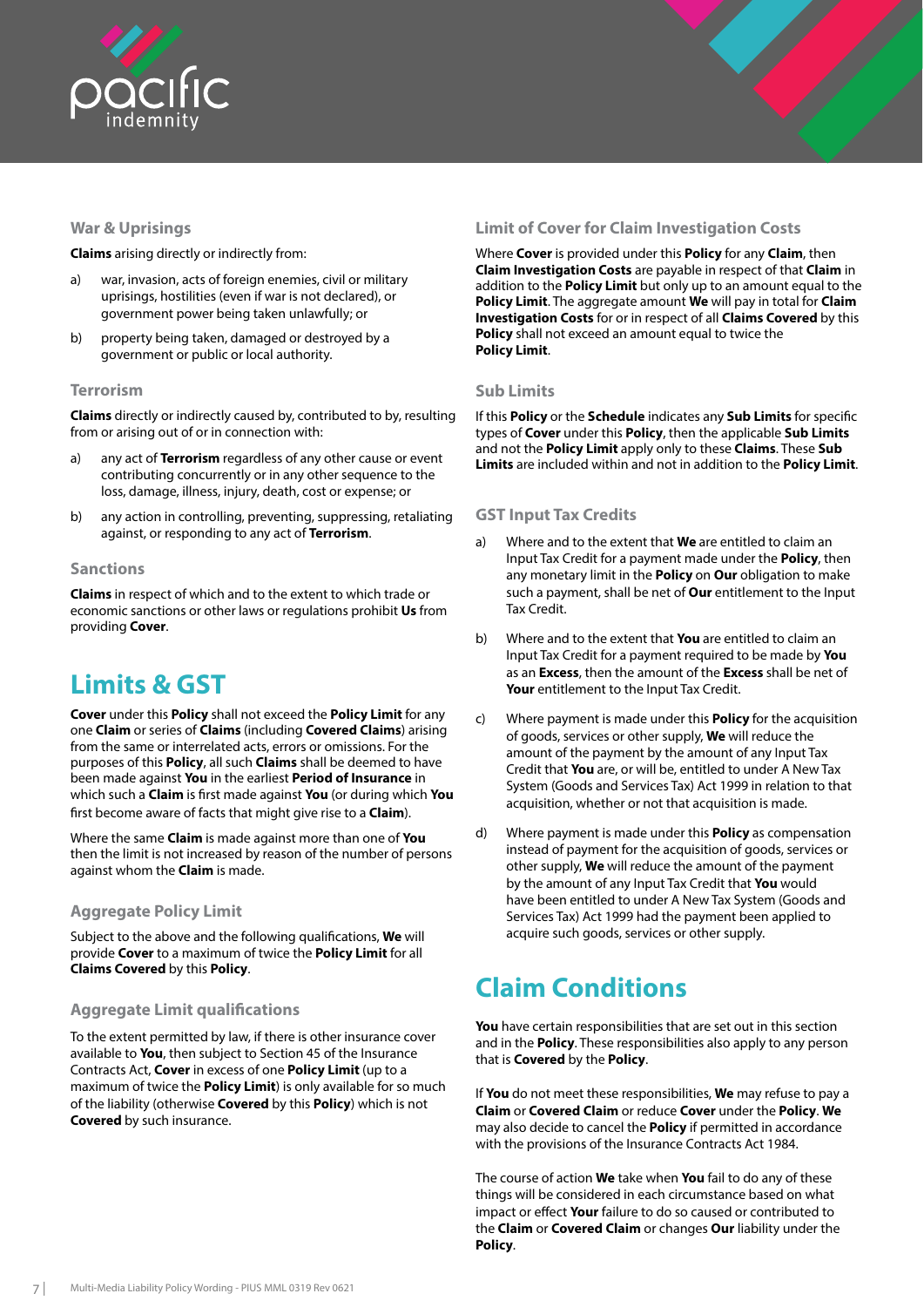<span id="page-10-0"></span>

## **Investigation**, **defence and settlement of Claims**

#### **We must be told about Claims**

**You** must tell **Us** in writing about any **Claims** or losses as soon as reasonably possible and while this **Policy** is in force. If this is not done, **Your** right to **Cover** under this **Policy** may be affected.

#### **Claims co-operation**

#### Each of **You** must:

- a) diligently do, and allow to be done, everything reasonably practicable to avoid or lessen **Your** liability in relation to a **Claim** (or **Covered Claim**) or loss otherwise **Covered** by this **Policy**; and
- b) as soon as reasonably possible give to **Us** the help and information that **We** may reasonably require to:
	- (i) investigate, mitigate and defend a **Claim** or loss; and
	- (ii) determine **Our** liability under this **Policy**.

**We** will only request information and documents relevant to handling **Your** claim and **We** will explain why it is needed.

#### **We can protect Our position**

When **We** receive a notification of a **Claim**, or **Covered Claim**, then **We** can take whatever action **We** consider appropriate to protect **Our** position.

This does not, however:

- a) indicate that any of **You** is entitled to be **Covered** under this **Policy**; or
- b) prejudice **Our** rights under the **Policy** or at law.

**We can manage the Claim (or Covered Claim) on Your behalf**

#### **We** can:

- a) take over and defend or settle any **Claim** (or **Covered Claim**) in **Your** name; and
- b) claim in **Your** name, any right that **You** may have for contribution or indemnity.

**You must not admit liability for or settle any Claim (or Covered Claim)**

#### **You** must not:

- a) admit liability for, or settle any **Claim** (or **Covered Claim**); or
- b) incur any **Claim Investigation Costs** without first obtaining **Our** written consent (which will not be unreasonably withheld). If **Our** prior written consent is not obtained, **Your**  right to **Cover** under this **Policy** may be affected.

#### **Your right to contest**

If **You** elect not to consent to a settlement that **We** recommend and **You** want to contest or continue the dispute or legal proceedings, then **We** will only **Cover You** (subject to the **Policy Limit**) for:

- a) the amount **We** could have settled the matter for; less
- b) the relevant **Excess** specified in the **Schedule**; plus
- c) the **Claim Investigation Costs** calculated to the date **You**  elected not to consent to the settlement.

#### **Senior Counsel**

Unless a Senior Counsel, that **We** and **You** both agree to instruct, advises that the **Claim** or **Covered Claim** should be contested, then to the extent permitted by law (subject to Section 43 of the Insurance Contracts Act) neither **We** nor **You** can require the other to contest any legal proceedings about a **Claim** if the other does not agree to do so.

In formulating his or her advice, Senior Counsel must be instructed to consider the economics of the matter, having regard to but not limited to:

- a) the damages and costs likely to be recovered; and
- b) the likely costs of defence; and
- c) **Your** prospects of successfully defending the **Claim** or **Covered Claim**.

The cost of Senior Counsel's opinion will form part of the **Claim Investigation Costs**.

If Senior Counsel advises that the matter should be or is appropriate to be settled and if the terms of settlement which **We** recommend are within limits which are reasonable (in Senior Counsel's opinion and in the light of the matters he/she is required to consider), then **You**:

- a) cannot (subject to the provisions herein under the heading "Your right to contest") object to the settlement; and
- b) will be required to pay the relevant **Excess** specified in the **Schedule** as soon as reasonably possible.

#### **Payments to settle potential Claims**

Any money **We** pay to settle anything which might give rise to a **Claim (**or **Covered Claim)**, is taken to be:

- a) a payment to settle a **Claim (**or **Covered Claim)**; and
- b) a payment for the purpose of calculating the total of all **Claims (**or **Covered Claims)** under this **Policy**.

#### **Recovering money from Employees**

**We** will not recover any amount paid out in respect of a **Claim**  or loss under this **Policy** from any of **Your Employees** or former **Employees** unless the **Claim (**or **Covered Claim)** arose from dishonest, fraudulent, criminal or malicious acts or omissions of such **Employee** or former **Employee**.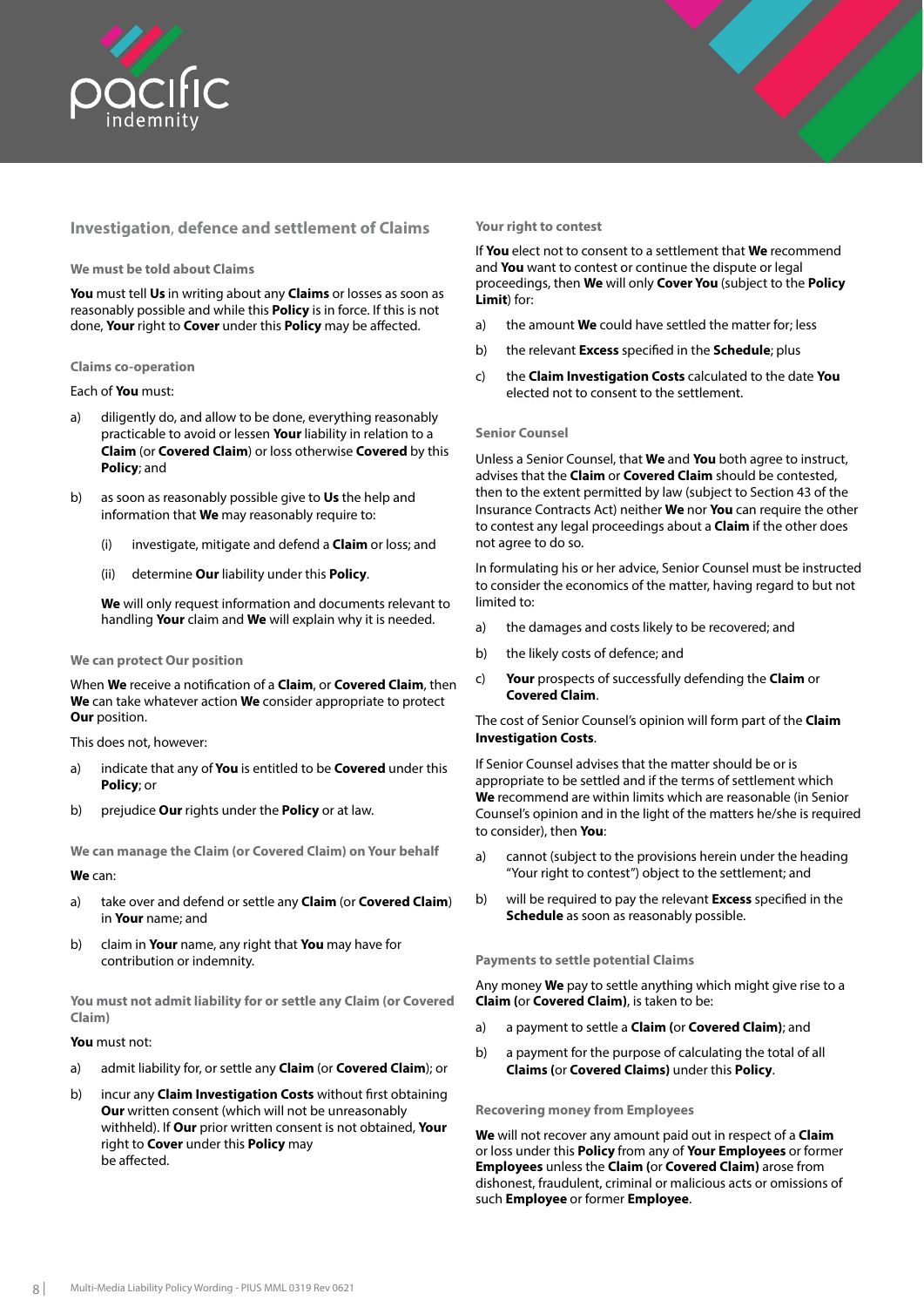<span id="page-11-0"></span>

**Offsetting of costs & expenses You owe Us against what We owe You**

If **We** incur costs or expenses above **Our** liability under the **Policy**  for **Claim Investigation Costs**, then **You** will be required to pay whatever amount is above that liability as soon as reasonably possible after **We** ask for it.

**We** can offset that payment due from **You** against (and deduct that amount from) any amount **We** must pay to or on behalf of **You** under this **Policy**.

**The Excess**

- a) **We** only provide **Cover** (up to the **Policy Limit**) for that part of a **Covered Claim** above the **Excess** specified in the **Schedule**;
- b) There is no **Excess** for **Claim Investigation Costs** when **We Cover You** for the **Covered Claim**;
- c) Only one **Excess** is payable for any one **Claim** or series of **Claims** (including **Covered Claims**) arising from the same or interrelated acts, errors or omissions.

#### **Multiple Claims**

Where a single act, error or omission gives rise to more than one **Claim**, all such **Claims** shall jointly constitute one **Claim** under this **Policy**.

#### **Advancement of Claim Investigation Costs**

If **We** elect not to take over and conduct the defence or settlement of any **Claim**, then **We** will pay all reasonable and necessary **Claim Investigation Costs** provided that:

- a) **We** have not already denied indemnity under the **Policy**; and
- b) **Our** written consent is obtained prior to **You** incurring such **Claim Investigation Costs** (such consent not to be unreasonably withheld).

**We** reserve the right to recover any **Claim Investigation Costs**  paid under this provision from **You**, in the event and to the extent that:

- a) **You** make an admission in writing of any fraudulent, dishonest, malicious or intentional conduct; or
- b) it is subsequently established, directly or indirectly, by admission, judgment or other final adjudication, that **You**  were not entitled to **Cover** under this **Policy**.

#### **Allocation**

a) If a **Claim** includes both matters which are **Covered** and matters which are not **Covered** by this **Policy**, then both **You** and **We** will allocate (based upon **Your** relative legal and financial exposures to matters **Covered** and matters not **Covered** by this **Policy**) any amounts which have been incurred by **You** or on **Your** behalf in respect of such **Claim**.

- b) If both **You** and **We** cannot agree on an allocation of such amounts incurred by **You** or on **Your** behalf then:
	- (i) **We** will pay such portion of the **Claim investigation Costs** which **We** deem to be **Covered** under this **Policy**, unless and until a different and final allocation is mutually agreed upon between **You** and **Us** or is judicially determined.
	- We may, in **Our** sole discretion, pay amounts (other than amounts for **Claim Investigation Costs**) which **We** deem to be **Covered** under this **Policy**, unless and until a different and final allocation is mutually agreed upon between **You** and **Us** or is judicially determined.
	- (iii) any allocation of damages, **Claim Investigation Costs** or other amounts which are mutually agreed upon between **You** and **Us or** judicially determined in accordance with this provision will be applied retroactively to such amounts notwithstanding any prior payment or advancement, as the case may be, to the contrary.
	- (iv) any allocation or advancement of **Claim Investigation Costs** will not apply to or create any presumption with respect to the allocation of amounts in respect of a **Claim**, other than in respect of **Claim Investigation Costs**.

**Disclosure of information to Us in respect of the Cover and the Claim (or Covered Claim)**

The solicitors instructed by **Us** for any **Claim** (or **Covered Claim**) can disclose to **Us** any information that they may receive in that capacity, wherever and from whomsoever they obtain it and notwithstanding that they may also be representing **You** in respect of the notified circumstance or **Covered Claim**. By claiming under this **Policy**, **You** (and any person entitled to indemnity under this **Policy**) authorise such solicitors to disclose this information to **Us**.

## **Additional Special Provisions for Misappropriation of Money**, **Dishonesty and Fraud**

When the **Claim** under this **Policy** involves the theft or misappropriation of **Money** (excluding the theft or misappropriation from a trust account operated by the **Named Insured**):

- a) the **Cover** is subject to the **Policy Limit** for all such **Claims**; and
- b) the **Cover** is subject to the **Policy** terms and conditions for **Claim Investigation Costs**, including the Limt of Cover for Claim Investigation Costs; and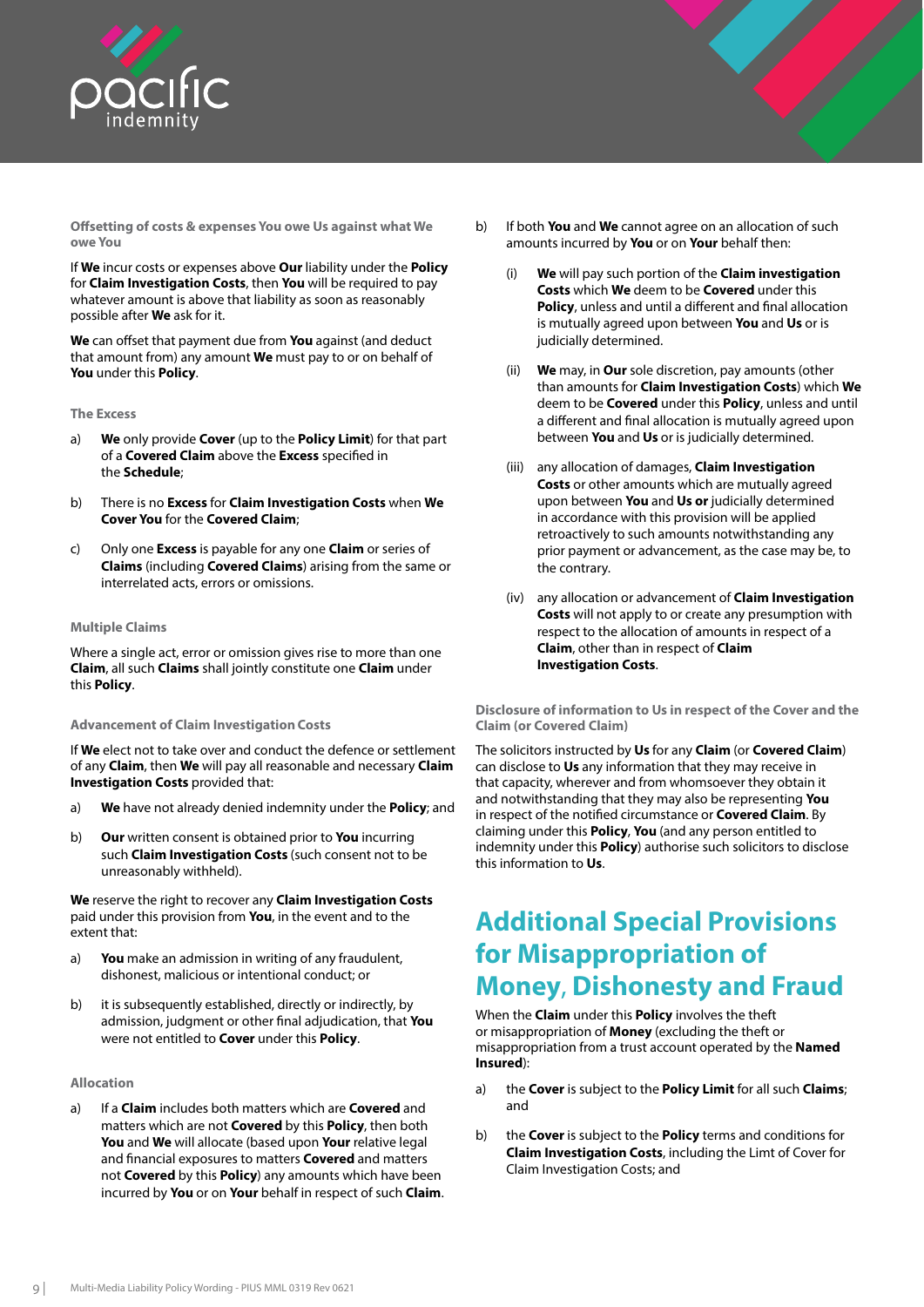<span id="page-12-0"></span>



- c) for any **Claim**, or **Claims** (including **Covered Claims**) arising from one act, error or omission, the aggregate **Cover** under this **Policy** for **Claims** involving or arising from the theft or misappropriation of **Money** shall not exceed the **Policy Limit**; and
- d) the **Named Insured** will be required to pay only one **Excess** inclusive of **Claim Investigation Costs** for all **Covered Claims** involving or arising from the theft or misappropriation of **Money** arising from the one act, error or omission.

When the **Claim** under this **Policy** involves theft or misappropriation of **Money** from a trust account operated by the **Named Insured**, then **We** only provide **Cover**, if:

- a) the trust account was audited at least annually by a qualified independent accountant; and
- b) all cheques prepared on that trust account are required to be signed by a **Principal** or two authorised people;
- c) all electronic fund transfers are required to be authorised by a **Principal** and accounts which are accessible on line are reviewed at least weekly.

**You** must take and continue to take all reasonable precautions to prevent any **Claim** arising from fraud or dishonesty and continue to perform all the supervision, controls, checks and audits reasonably practicable to avoid or lessen a **Claim** arising from fraud or dishonesty.

**We** deduct from any money **We** pay for a **Claim** or loss arising from fraud or dishonesty:

- a) the amount of any money which **You** would have paid to the fraudulent, dishonest, criminal or malicious person the subject of **Cover** under this **Policy**, if they had not been fraudulent, dishonest, criminal or malicious; and
- b) the amount of any money of, or to which the person referred to in paragraph a) above is entitled, which **You** hold (if **We**  can do so by law).

Notwithstanding express **Cover** extensions for vicarious liability arising from fraud or dishonesty of **Employees**, there is no **Cover**  under this **Policy** to any person or entity the subject of **Cover** under this **Policy**, for any **Claim** or loss directly or indirectly based upon, or attributable to, or in consequence of any dishonest, fraudulent, criminal or malicious acts or omissions or conduct of which:

- a) any such person or entity had knowledge, or had reason to suspect, at or prior to the time of such acts or omissions; and
- b) failed to take any reasonable action to prevent.

There is no **Cover** under this **Policy** to any person who was a participant in any fraudulent or dishonest or criminal or malicious acts or omissions or conduct for any **Claim** arising from such acts or omissions or conduct.

For the purpose of this **Policy**, **Money** means local or foreign currency, coins, bank notes, cheques, travellers cheques, registered cheques, postal orders, money orders, negotiable instruments, bearer bonds or coupons, stamps and bullion.

# **General Provisions**

## **Premium Payment**

The **Cover We** provide in this **Policy** is subject to full payment of the Gross Premium as stated in the **Schedule**. Otherwise, any outstanding premium or part thereof may be deducted from the amount **We** pay **You**.

#### **Cover Beneficiaries**

In so far as **Cover** is extended under this **Policy** to individuals and entities who are not a contracting party under this **Policy**, such **Cover** is subject to those individuals and/or entities (as the case may be) agreeing in writing within a reasonable time of notification to **Us** of the **Claim** or **Covered Claim**:

- a) to be bound by the terms, conditions, exclusions and limits of this **Policy**;
- b) to be bound by obligations of utmost good faith as if they were a contracting party; and
- c) to be liable individually, and together with **You**, for paying the **Excess** (or any other payment due to **Us** under this **Policy**) in respect of any **Cover** provided to them under this **Policy**.

## **Loss Prevention**

**You** shall, as a condition to **Cover** under this **Policy**, take all reasonable steps to prevent any act, error, omission or circumstance which may cause or contribute to any **Claim** or loss which may be **Covered** under this **Policy**.

#### **Other Insurance Which May Cover The Risk**

**You** must as soon as reasonably possible advise **Us** in writing of any insurance already affected or which may subsequently be affected covering, in total or in part and whether absolutely or contingently, the liability, **Claim**, loss or **Claim Investigation Costs**, or any part of them, **Covered** by this **Policy**.

## **Responsibilities and notification of change of material risk**

- a) You must as soon as reasonably possible advise Us in writing of a material change in the risk, including but not limited to notifying Us if any of the following occurs during the Period of Insurance:
	- (i) undertaking activities that are materially different from the **Professional Services**;
	- (ii) any cancellation or suspension, or loss of or condition imposed, upon any licence, registration or other authority required by **You** to conduct the **Professional Services**; or
	- (iii) **You** being insolvent, bankrupt or in liquidation; or
	- (iv) a **Run-Off Event**.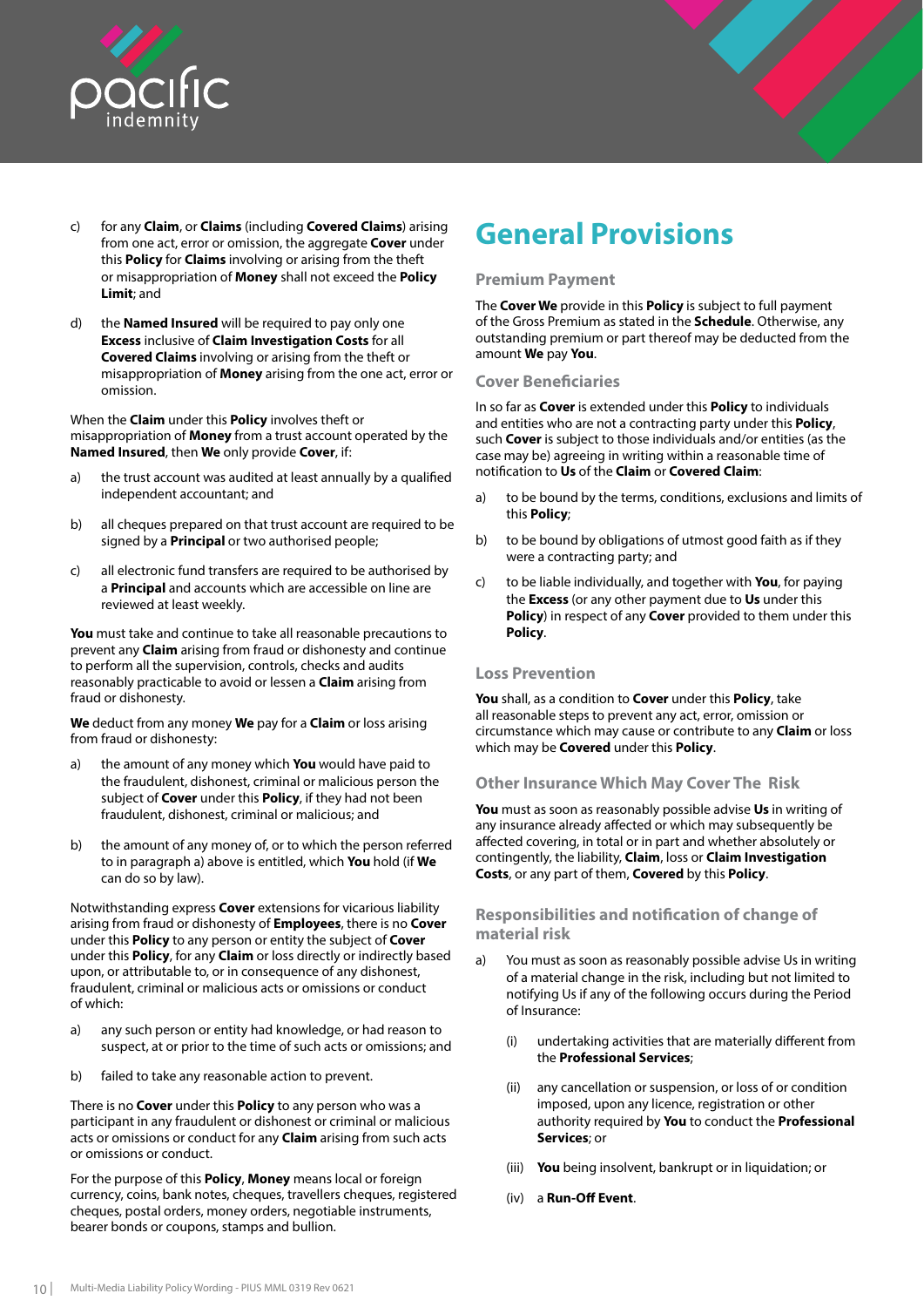<span id="page-13-0"></span>

- b) When **We** receive notification of a change, **We** may decide to either:
	- (i) continue **Cover** with no change to the premium payable;
	- (ii) reduce the premium payable and return any refund to the **You**;
	- (iii) charge **You** an additional premium (**You** can cancel the policy if the additional premium is not acceptable); or
	- (iv) cancel the **Policy** if permitted in accordance with the provisions of the Insurance Contracts Act 1984.
- c) It is important for **You** to know that **We** may make changes to this **Policy** as a result of a change in information. When there is a change, **We** will inform **You**.
- d) If **You** do not notify **Us** of a material change, **We** may refuse to pay a **Claim** or **Covered Claim** or reduce **Cover** under the **Policy**. **We** may also decide to cancel the **Policy** if permitted in accordance with the provisions of the Insurance Contracts Act 1984.
- e) The course of action **We** take when **You** fail to notify **Us** of a material change will be considered in each circumstance based on what impact or effect **Your** failure to do so caused or contributed to the **Claim** or **Covered Claim** or changes **Our** liability under the **Policy**.

## **The Proposal – Severability and Non-imputation**

The **Proposal We** were given by or on **Your** behalf before this **Policy** commenced, is taken to be a separate **Proposal** for each natural person or entity **Covered** under this **Policy**.

If there is any incorrect fact or misstatement in the **Proposal**  that relates to one of **You** who is a natural person then, for the purposes of this **Policy**, **We** do not attribute it to any other of **You** who was not aware of the incorrect fact or misstatement.

#### **Authority to accept notices & to give instructions**

The person or entity first listed as the **Named Insured** in the **Schedule** is appointed as agent of:

- a) each of **You**; and
- b) any person or entity who is entitled to a benefit under this **Policy** (when they request **Cover** or suffer a loss under this **Policy**),

in all matters relating to this **Policy**, and to **Claims** or **Covered Claims** which are (or are to be) **Covered** by the **Policy**.

In particular (but without limitation) the person or entity first listed in the **Schedule**, as the **Named Insured**, is the agent for the following purposes:

- (i) to give and receive notice of **Policy** cancellation, to pay premiums and to receive any return premiums that may become due under this **Policy**; and
- (ii) to accept endorsements or other notices provided for in this **Policy**; and
- (iii) to give instructions to solicitors or counsel that **We**  appoint or agree to, and to receive advice from them and to act on that advice; and
- (iv) to consent to any settlement that **We** recommend; and
- (v) to do anything that **We** or **Our** legal advisers think might help with the procedures set out in this **Policy** for settling and defending **Claims** or **Covered Claims**; and
- (vi) to give **Us** information relevant to this **Policy**, which **We**  can rely on when **We** decide whether to accept the risk, and set the **Policy** terms or the premium.

## **De-registration**

**You** must tell **Us** as soon as reasonably possible in writing if **Your** statutory registration or licence, (which you are legally required to hold to provide **Multi-Media Services)** is cancelled, suspended or terminated or has had conditions imposed during the **Period of Insurance** specified in the **Schedule**.

## **Payment in Australian dollars in Australia**

All premiums and **Claims** must be paid in Australian dollars in Australia.

## **Law of the Policy**

This **Policy** is governed by the law of the Territory or State where the **Policy** was issued (which is specified in the **Schedule**). The courts of that place have jurisdiction in any dispute about or under this **Policy**.

## **Territorial & Jurisdiction Limits**

**Cover** under this **Policy** is not restricted by where anything giving rise to the **Claim** occurred. However, **Our Cover** is restricted in accordance with the Foreign Courts exclusion in this **Policy**.

## **Schedule must be included**

This **Policy** is only legally enforceable if it includes a **Schedule** issued by **Us**.

# **Cancelling the Policy**

## **You can cancel the Policy**

**You** are entitled to cancel with effect this **Policy** from the date **We**  receive a written request to cancel the **Policy**, provided that any such cancellation is subject to the following terms:

- a) if a **Claim** has been paid under the **Policy** or if **You** have notified a **Claim** or facts which may give rise to a **Claim**) under the **Policy** then no return premium is payable.
- b) if there has been no **Claim** made or notified under the **Policy** then **We** will be entitled to retain premium for pro-rata 'time on risk' subject to a minimum administration charge of \$250 plus applicable statutory charges.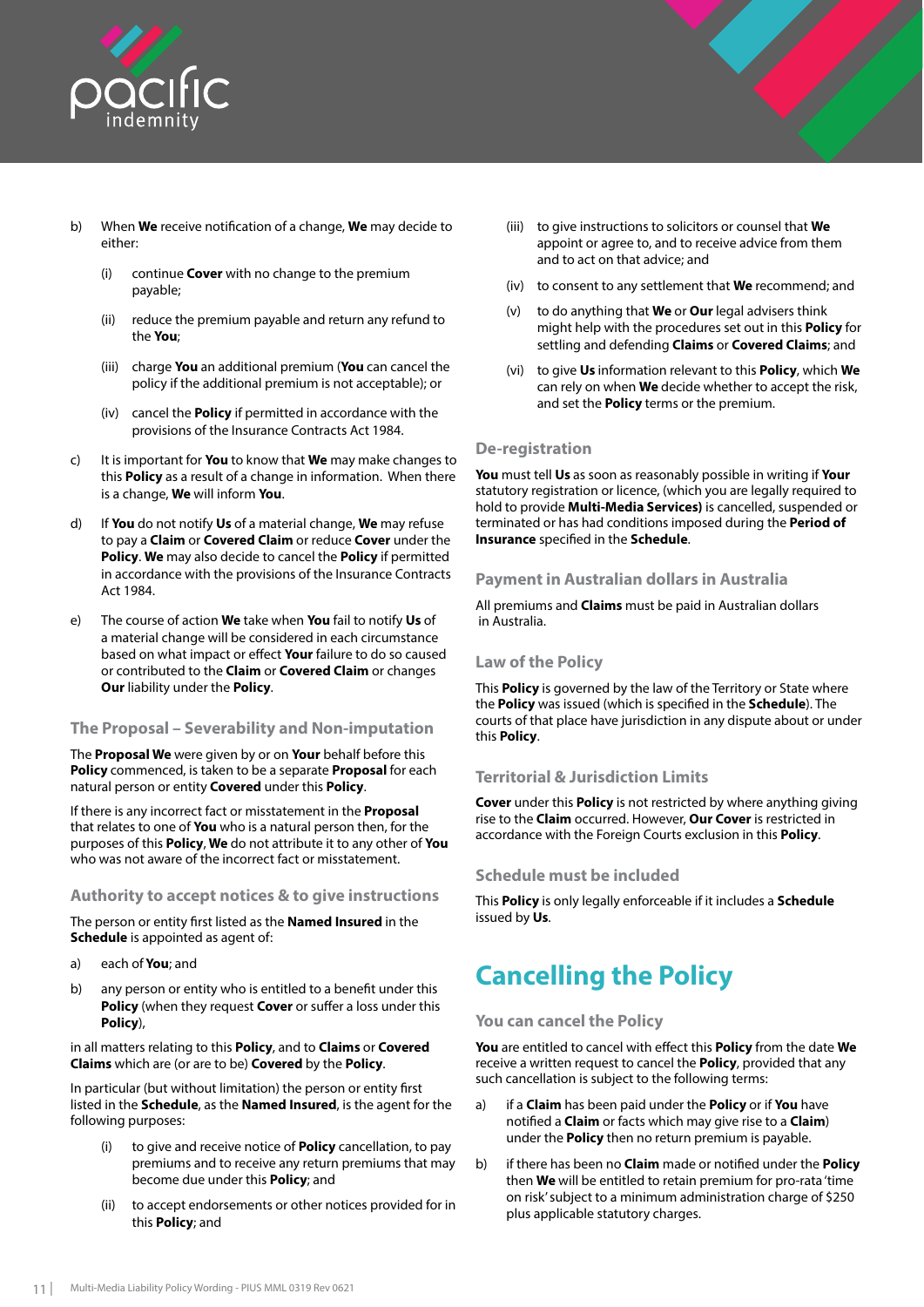<span id="page-14-0"></span>

## **We can cancel the Policy**

- a) **We** may cancel this **Policy** at any time in accordance with the relevant provisions of Section 60 of the Insurance Contracts Act 1984, by giving notice in writing to **You** of the date from which cancellation is to take effect.
- b) **We** may deliver this notice to **You** personally, or post it by certified mail (to **You**r broker or to the address **You** last gave **Us**). Proof that **We** mailed the notice is sufficient proof that **You** received the notice.
- c) Under Section 60 of the Insurance Contracts Act 1984, **We**  may cancel this **Policy** at any time where:
	- (i) it is in force by virtue of Section 58 of the Insurance Contracts Act 1984; or
	- (ii) it is an interim contract of general insurance.

After cancellation pursuant to this Clause, **We** will refund the premium for the time remaining on the **Policy**, less any nonrefundable duties.

## **How to read this Insurance Policy**

#### **Words with special meanings**

Some of the words in this **Policy** wording have special meanings. These meanings can be found in Definitions. If a word has a special meaning, it appears in this **Policy** in bold type and with a capital letter. These words may appear without bold type in endorsements in the **Schedule**.

#### **Policy Interpretation**

Except where the context otherwise requires it:

- (i) the singular includes the plural and the plural includes the singular:
- (ii) if a word or phrase is defined, its grammatical forms have a corresponding meaning;
- (iii) words importing a gender include every other gender.

# **Definitions**

Whenever the following words are used in this **Policy** in bold type and with a capital letter, they have the special meanings set out below. These words may appear without bold type in endorsements in the **Schedule**.

## **Civil Liability**

Liability for the compensatory damages, costs and expenses which a civil court orders **You** to pay on a **Claim** (as opposed to criminal liability or penalties). It includes the legal costs of the person making the **Claim**, for which **You** become liable.

## **Claim (or Claims)**

#### The receipt by **You** of:

- a) any originating process (in a legal proceeding or arbitration), cross claim or counter claim or third party or similar notice claiming compensation against **You**; or
- b) any written or verbal demand from a third party claiming compensation against **You**.

## **Claim Investigation Costs**

The reasonable and necessary legal costs and expenses (other than regular or overtime wages, salaries or fees of any of **You**) incurred by or on **Your** behalf with **Our** prior approval (which **We** will not unreasonably withhold) in the investigation, defence or settlement of any **Claim** or **Covered Claim** which is **Covered** by this **Policy** at the time the legal costs and expenses arise.

## **Compensatory Civil Penalties**

Pecuniary penalties awarded in and under the laws of the jurisdictions of Australia and New Zealand, against:

- a) **You** for any civil offence; or
- b) **You** for a strict liability offence in connection with a breach of occupational health and safety law or regulation ("OH&S"),

but solely resulting from the conduct of the **Multi-Media Services**.

#### **Cover (and 'Covered')**

Indemnity under this **Policy**.

#### **Covered Claim**

The:

- a) **Claims**, liabilities, losses, costs; or
- b) facts which may give rise to a **Claim**,

which **We** may **Cover** or agree to **Cover** under this **Policy**.

#### **Documents**

**Documents** of any nature including the electronically stored data, software or computer programs for or in respect of any computer system; but not including bearer bonds, coupons, bank notes, currency notes or negotiable instruments.

Loss or damage to Documents does not include:

- a) loss or damage (including rearrangement) to such electronically stored data, software or computer programs arising from any computer virus or malware or from any design or programming defect in any computer program or computer operating system;
- b) normal wear and tear or the action of insects or rodents or other gradual process;
- c) documents lost, damaged or mislaid outside of Australia or New Zealand.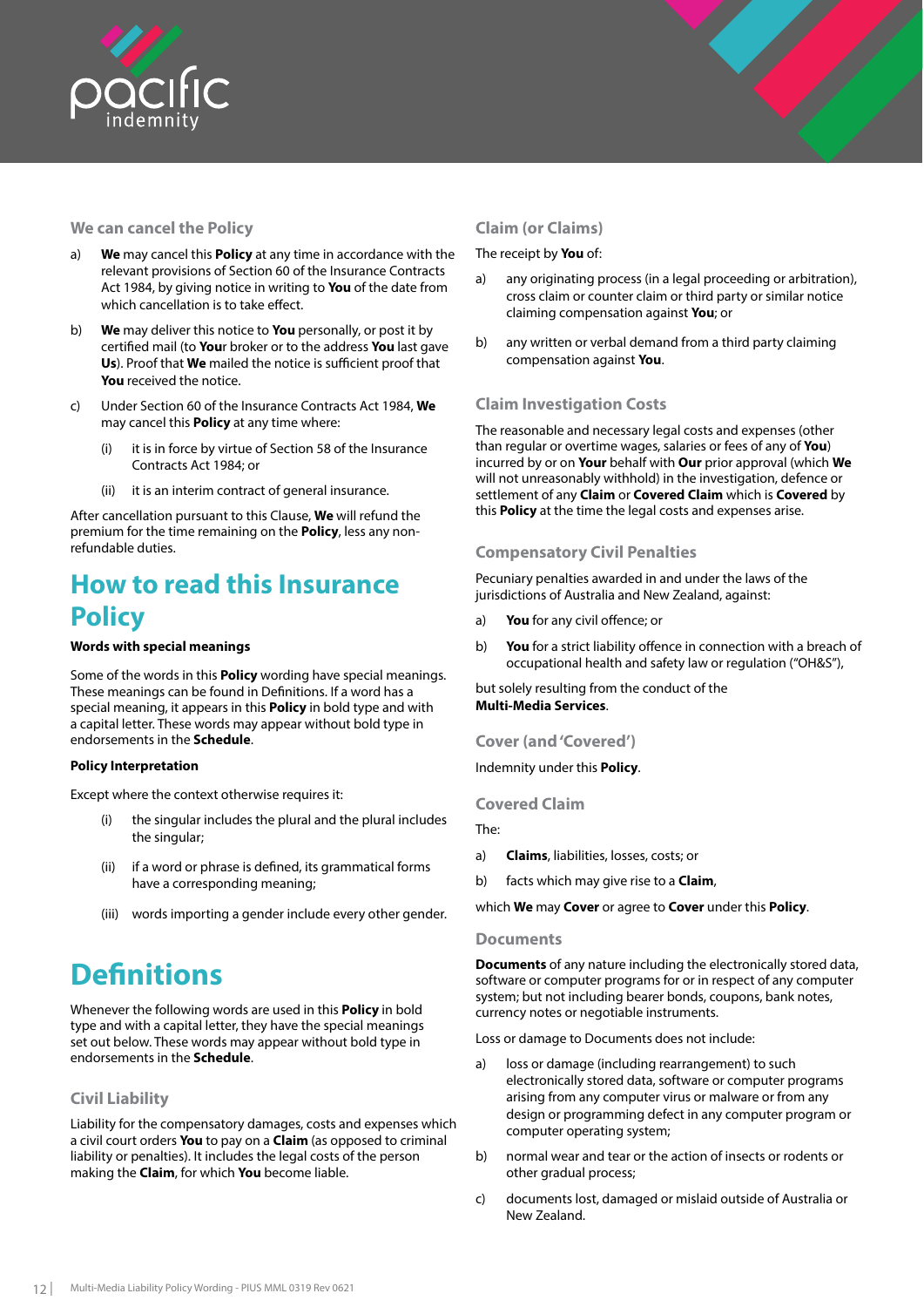<span id="page-15-0"></span>

## **Employee**

A natural person who is not a **Principal**, but who is or was, at the time the relevant act, error or omission giving rise to the **Claim**, a person who:

- a) is a party to a contract of service with the **Named Insured**  and is or was remunerated by the **Named Insured** for that service; or
- b) is neither a party to a contract of service with the **Named Insured**, nor an independent contractor, but a party to a contract for services with the **Named Insured** for the provision of services to the **Named Insured** for reward; or
- c) a volunteer worker; or
- d) a student,

and in respect of a), b), c) and d) above is (or was) at the time of the act, error or omission which gave rise to the **Claim** under **Your**  direct control and supervision in the provision of **Multi-Media Services**.

## **Enquiry (or Enquiries)**

Any legal or quasi legal enquiry including coronial enquiry (into a matter arising out of the provision of **Multi-Media Services** and such matter is the subject of and is not excluded from **Cover** under this **Policy**, had a **Claim** in respect of such matter been made) in respect of which **You** are legally required to participate by reason of the fact that the body conducting the enquiry (including a regulatory, licensing or statutory body) has legal jurisdiction over **You** or any of **You** (either by reason of a statutory power or by reason of **Your** membership of a professional association which has the power to discipline its members).

#### **Excess**

The part **You** will be required to pay of each **Covered Claim**.

## **Former Principal**

A person who has been, but is no longer:

- a) a **Principal** of **You**; or
- b) the **Principal** of any firm or incorporated body declared in the **Proposal**, which previously conducted the **Multi-Media Services** which is now being conducted by the **Named Insured**.

## **Gambling activities**

Gambling, gaming, lotteries or games of chance including online betting, online gambling or other online games of chance.

## **Hold Harmless Agreement**

Mutual obligations between **You** and the other contracting party to:

- a) hold each other harmless against; and/or
- b) indemnify each other against; and/or
- c) release each other from,

any liability for any loss or damage in connection with the provision of **Multi-Media Services**.

#### **Insured Medium**

#### Any:

- a) print media, including newspapers, magazines, books, directories or screen plays;
- b) internet site;
- c) television, cable, satellite, radio or digital broadcasting; or other electronic communication technologies,

specified in the **Proposal** and used in the provision of **Multi-Media Services**.

## **Intellectual Property**

Copyright, design, patent, trade mark or moral right, including false attribution of authorship (under the Copyright Act 1968 Cth).

#### **Joint Venture**

An undertaking (regardless of what it is called) which the **Named Insured** carry on together with someone else who is not otherwise **Covered** under this **Policy**.

#### **Known Circumstance**

Any fact, situation or circumstance of which:

- a) any of **You** was aware at any time before this **Policy** began or before this **Policy** was amended or endorsed; or
- b) a reasonable person in **Your** professional position would have thought, at any time before this **Policy** began or before this **Policy** was amended or endorsed,

might result in someone making an allegation against any of **You**  in respect of a liability or loss that might be **Covered** by this **Policy**  or any amendment or endorsement of this **Policy**.

#### **Multi-Media Services**

Unless otherwise specified in the **Schedule**, Multi-Media Services means the provision of the following by **You** or on **Your** behalf in connection with publication via the **Insured Medium**:

- a) publishing, broadcasting, communication, distribution and/ or dissemination of content; and
- b) researching, investigating, acquiring, preparing, compiling, producing and/or editing of content; and
- c) licensing, syndication, serialisation, distribution, sale or lease of content, by or with **Your** written permission.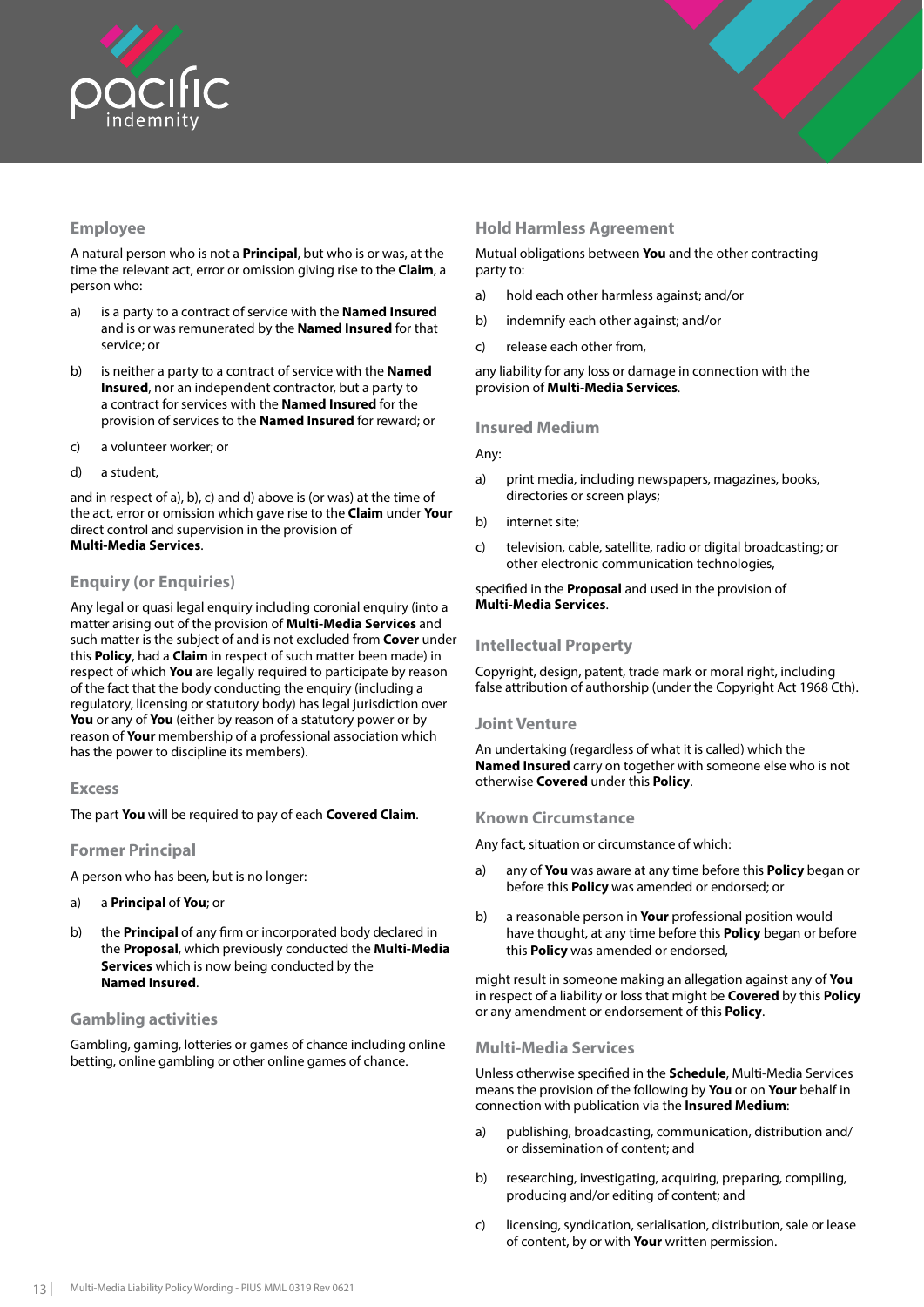<span id="page-16-0"></span>

## **Named Insured**

Any person or entity expressly identified in the **Schedule** as the Named Insured.

## **Over-redemption**

Liability in excess of the total specified, contracted, guaranteed, advertised or expected amount, quantity and/or value.

## **Period of Insurance**

The 'Period of Insurance' specified in the **Schedule** – being the period between the inception date of this **Policy** and the expiry date of this **Policy** at 4.00 PM. The time being determined at the place where the **Policy** was issued.

## **Policy**

The insurance contract made up of:

- a) this document;
- b) the **Schedule**; and
- c) the endorsements, if any, contained or referred to in the **Schedule**.

## **Policy Limit**

The 'Policy Limit' specified in the **Schedule**.

## **Principal**

A sole practitioner, a partner of a firm, or a director of a company, which firm or company is **Covered** by this **Policy**.

## **Privacy Remediation Expenses**

Reasonable and necessary expenses for:

- a) advertising or other media services;
- b) broadcast, electronic, printed, telecast or telephonic announcements, communications or notices; or
- c) public relation services,

that are incurred solely to comply with a law, ordinance or regulation concerning the notification of others consequent upon the potential or actual unauthorised access to or unauthorised use by another person of an individual's personal information which is not publicly available.

## **Proposal**

The written proposal form (the date of which is specified in the **Schedule**) together with any other material which was given to **Us** by or on **Your** behalf, and relied on by **Us** to effect this **Policy**.

## **Publicity Campaign**

A publicity and/or public relations campaign designed and implemented by a public relations consultant.

## **Run-Off Event**

Any **Named Insured** which, during the **Policy Period**, ceases to exist or operate, or which is disposed of or merged with or acquired by another entity.

## **Schedule**

The schedule to this **Policy** wording, which is issued by **Us**.

## **Sub Limit(s)**

The limit of **Cover** for each of the matters referred to in this **Policy** as being subject to a Sub Limit of **Cover**. If this **Policy** indicates any Sub Limits for specific types of **Cover** under this **Policy**, then the applicable Sub Limits and not the **Policy Limit** apply only to these **Claims**. These Sub Limits are included within and not in addition to the **Policy Limit**.

## **Subsidiary**

Any company or other incorporated entity which, at the commencement of the **Period of Insurance**, and by virtue of Australian law was, or is, either directly or indirectly a subsidiary of any incorporated body identified in the **Schedule**.

## **Terrorism**

Any act, or preparation in respect of action, or threat of action designed to influence the government, whether de jure or de facto, of any nation or any political division thereof, or in pursuit of political, religious, ideological, or similar purposes to intimidate the public or a section of the public of any nation by any person or group(s) of persons whether acting alone or on behalf of or in connection with any organisation(s) or government(s) de jure or de facto, and which:

- a) involves violence against one or more persons; or
- b) involves damage to property; or
- c) endangers life other than that of the person committing the action; or
- d) creates a risk to health or safety of the public or a section of the public; or
- e) is designed to interfere with or to disrupt an electronic system.

#### **You / Your**

Each of the following, individually and jointly:

- a) each person, firm or incorporated body identified in the **Schedule** as a **Named Insured** and each **Principal** or **Former Principal** of any such firm or incorporated body; and
- b) any entity which is engaged in the provision of **Multi-Media Services** and which is created and controlled, while this **Policy** is in force, by anyone identified in the **Schedule** as a **Named Insured**; and
- c) anyone who becomes a **Principal** of the **Named Insured**  while this **Policy** is in force (but only in respect of work undertaken for or on behalf of the **Named Insured** firm or incorporated body); and